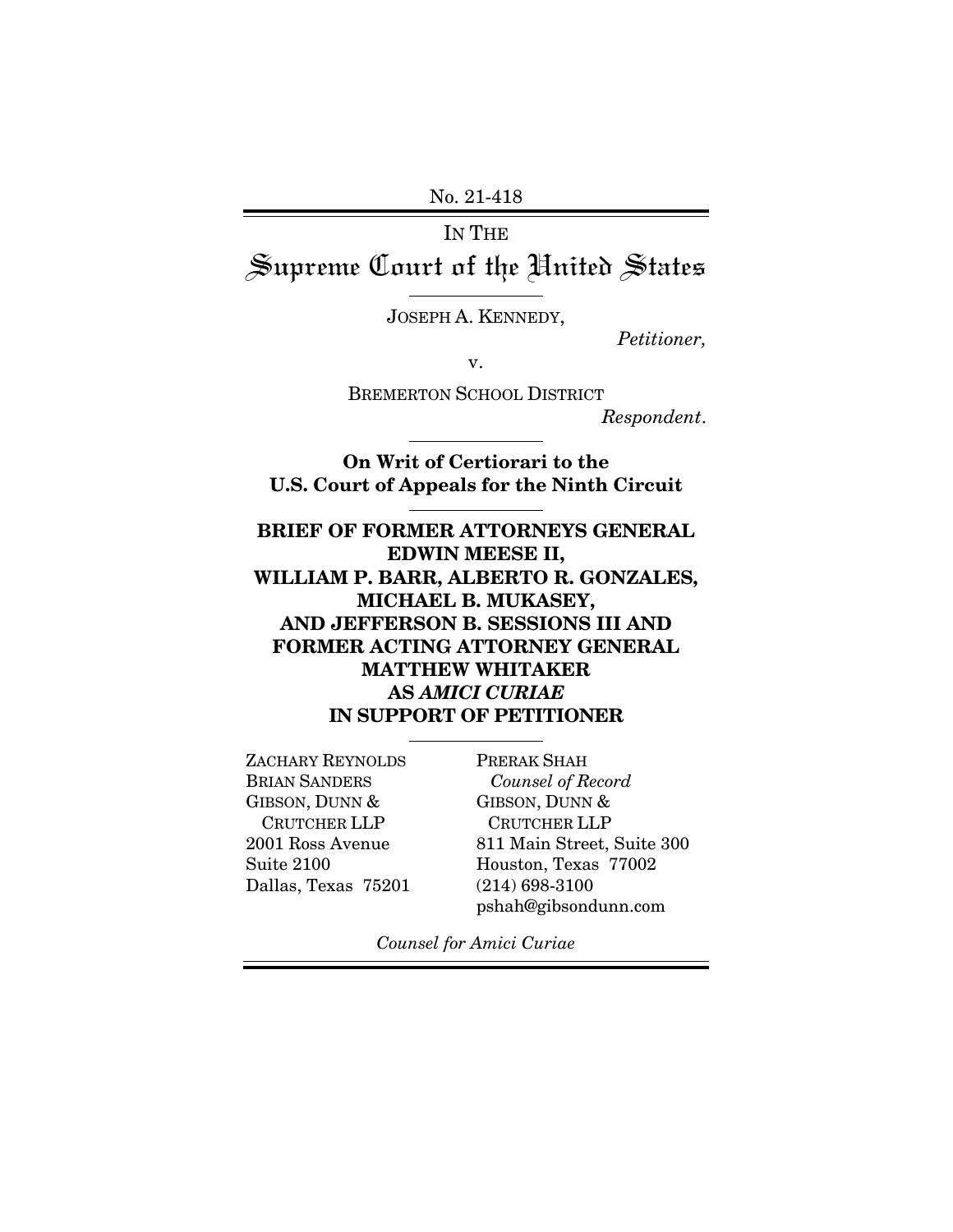# **TABLE OF CONTENTS**

# **Page**

| Ι.  | The Establishment Clause Must Be<br>Interpreted Consistent With Its                                                                                                   |
|-----|-----------------------------------------------------------------------------------------------------------------------------------------------------------------------|
|     | A. Compulsion Is Required To Violate                                                                                                                                  |
|     | <b>B.</b> The Establishment Clause Does<br><b>Not Demand Strict Neutrality</b>                                                                                        |
|     | C. Our Nation's Traditions Confirm<br>This Understanding Of The                                                                                                       |
| II. | The Decision Below Strays From This<br><b>Understanding Of The Establishment</b>                                                                                      |
|     | A. Lemon's Strict-Separationist View<br>Of The Establishment Clause Is<br>Derived From Jefferson's<br>Ahistorical "Wall Of Separation"<br>Metaphor And Is Grounded In |
|     | B. Lemon Is Already Regularly<br>Ignored By This Court, Because<br>Lemon Ignores Traditional Tests<br>For Constitutional Interpretation  17                           |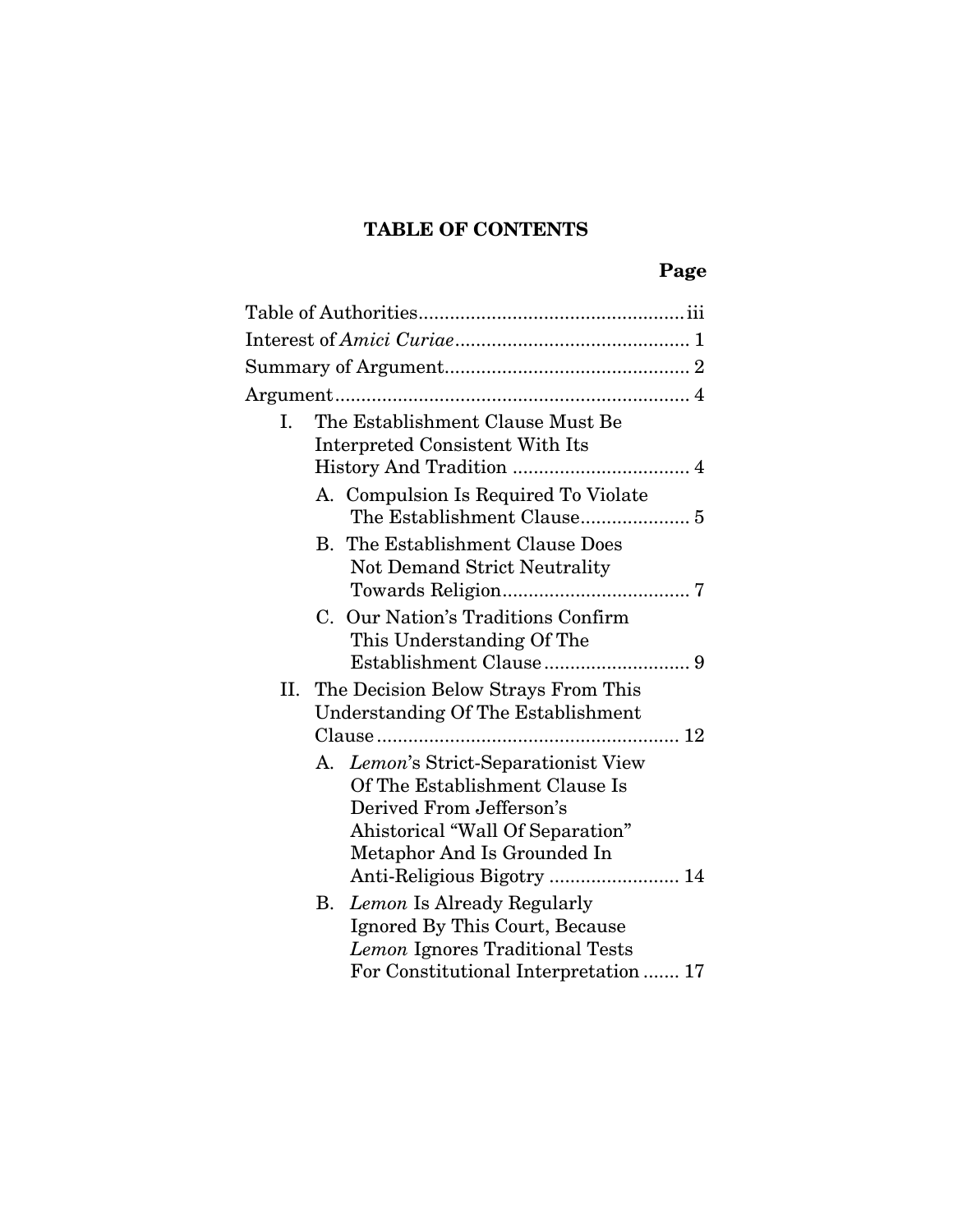|            | C. Lemon's Strict-Separationist<br>Interpretation Of The<br>Establishment Clause Should Be                                                             |  |  |
|------------|--------------------------------------------------------------------------------------------------------------------------------------------------------|--|--|
|            | III. The Establishment Clause Can Be<br>Misinterpreted And Weaponized To<br>Inhibit The Free Exercise Of Religion,<br>Which Is Precisely What Happened |  |  |
|            |                                                                                                                                                        |  |  |
|            | A. Creation Of A Secular<br><b>Establishment Suppresses Free</b>                                                                                       |  |  |
|            | B. "Offended Observers" Can Wield A<br>Heckler's Veto To Squelch Free                                                                                  |  |  |
|            |                                                                                                                                                        |  |  |
| Conclusion |                                                                                                                                                        |  |  |
|            |                                                                                                                                                        |  |  |

ii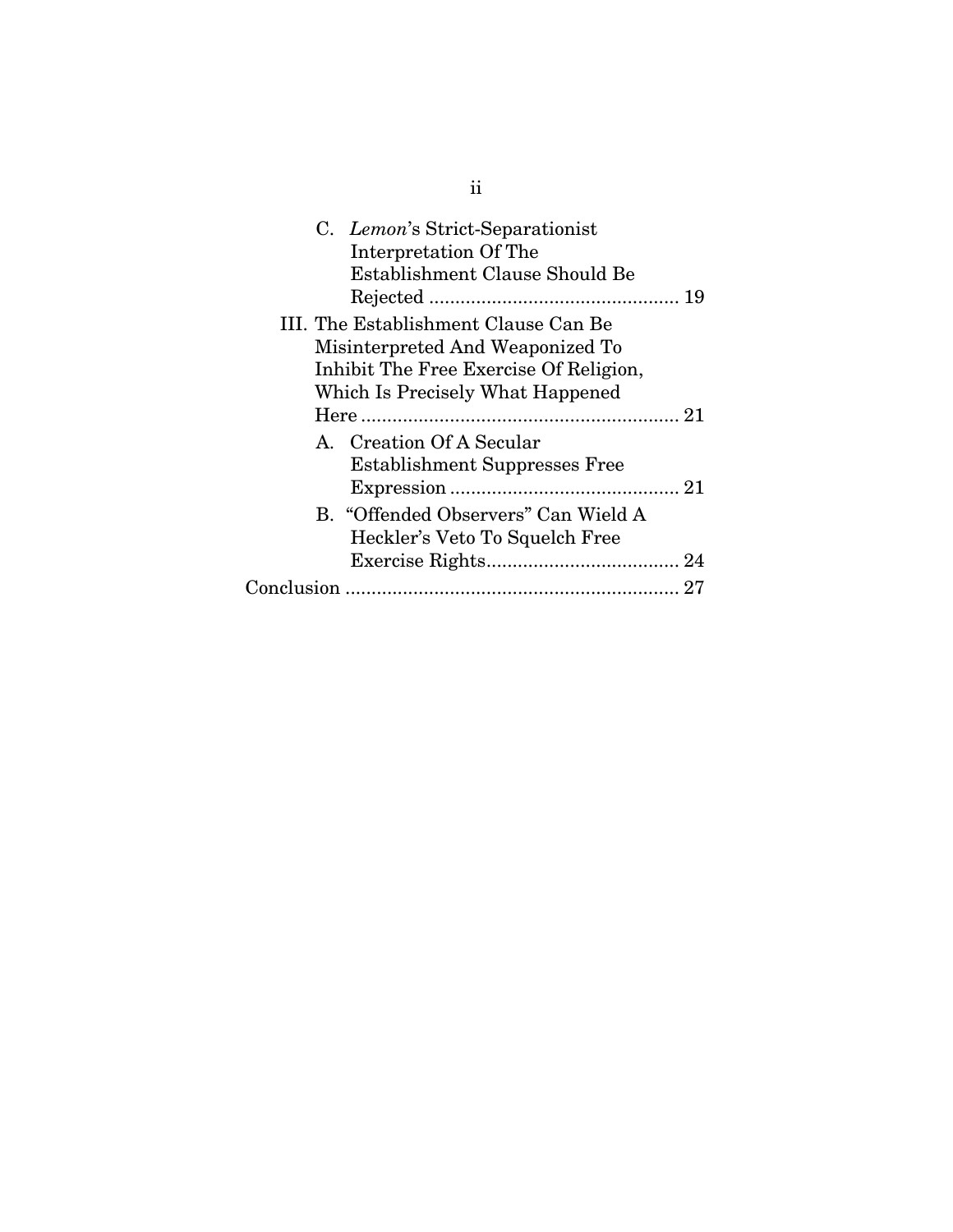# **TABLE OF AUTHORITIES**

**Page(s)** 

## **Cases**

| Am. Jewish Cong. v. City of Chicago,        |
|---------------------------------------------|
| 827 F.2d 120 (7th Cir. 1987)6, 7, 8, 11, 15 |
| Am. Legion v. Am. Humanist Ass'n,           |
| 139 S. Ct. 2067 (2019) 17, 18, 19, 20       |
| Cantwell v. Connecticut,                    |
|                                             |
| Cnty. of Allegheny v. ACLU Greater          |
| Pittsburgh Chapter,                         |
|                                             |
| Comm. for Pub. Educ. & Religious            |
| Liberty v. Regan, 444 U.S. 646 (1980)20     |
| Engel v. Vitale,                            |
|                                             |
| <i>Espinoza v. Mont. Dep't of Revenue,</i>  |
| 140 S. Ct. 2246 (2020) 15, 16, 17, 20       |
| Everson v. Bd. of Educ. of Ewing,           |
|                                             |
| Freedom From Religion Found., Inc. v.       |
|                                             |
| Good News Club v. Milford Cent. Sch.,       |
|                                             |
| Kennedy v. Bremerton Sch. Dist.,            |
| 4 F.4th 910 (9th Cir. 2021)  13, 16, 26, 27 |
| Kennedy v. Bremerton Sch. Dist.,            |
|                                             |
| Lamb's Chapel v. Ctr. Moriches Union        |
| Free Sch. Dist., 508 U.S. 384 (1993)21      |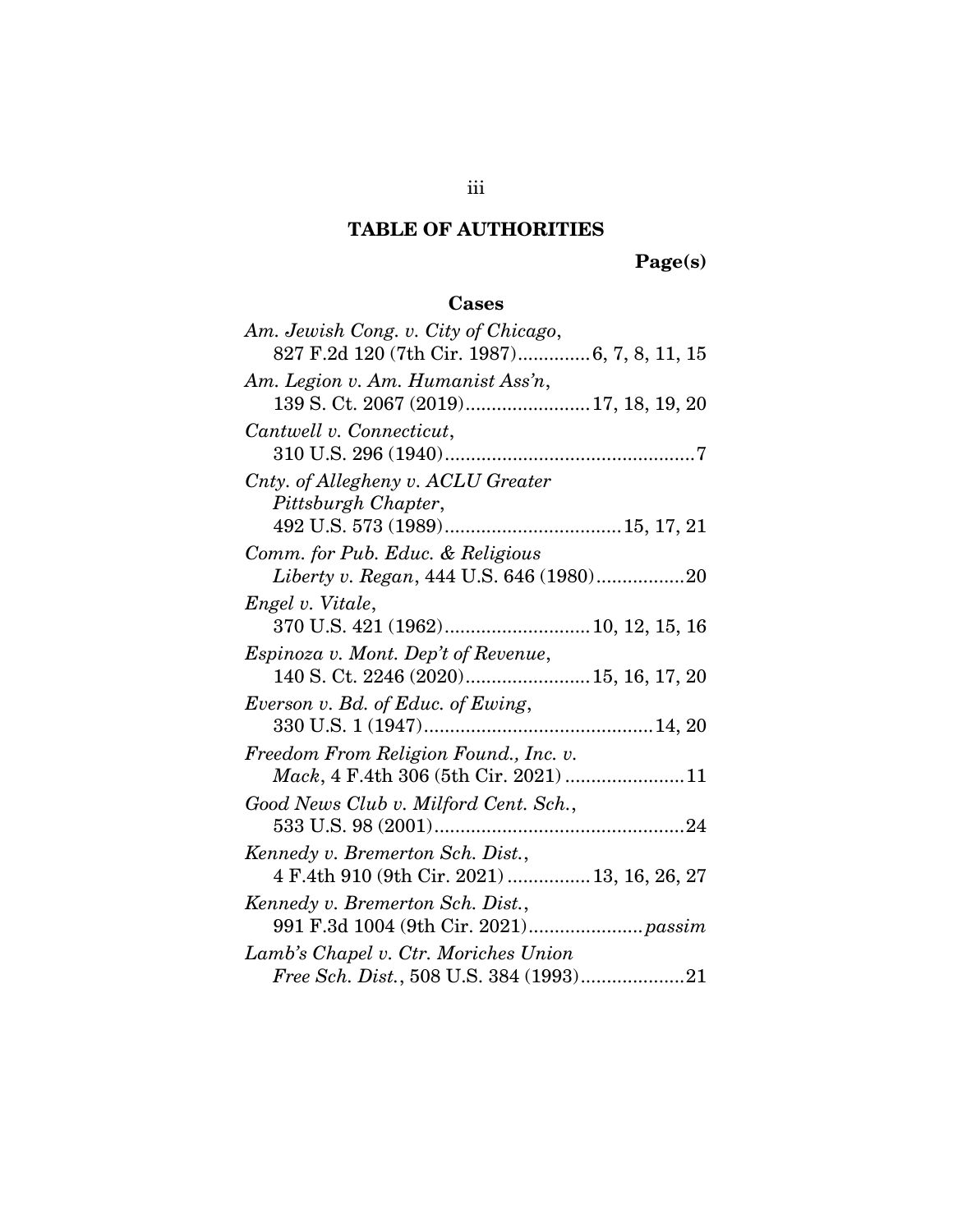| Lee v. Weisman,                                                                                |
|------------------------------------------------------------------------------------------------|
| Lemon v. Kurtzman,                                                                             |
| 403 U.S. 602 (1971)3, 13, 15, 22                                                               |
| Lynch v. Donnelly,                                                                             |
|                                                                                                |
| Lyng v. Nw. Indian Cemetery Protective                                                         |
| Marsh v. Chambers,                                                                             |
|                                                                                                |
| Illinois ex rel. McCollum v. Bd. of Educ. of<br>Sch. Dist. No. 71, 333 U.S. 203 (1948)  12, 23 |
| McCreary Cnty. v. ACLU of Ky.,                                                                 |
|                                                                                                |
| Roemer v. Bd. of Pub. Works of Md.,                                                            |
|                                                                                                |
| Santa Fe Indep. Sch. Dist. v. Doe,                                                             |
| Sch. Dist. of Abington v. Schempp,                                                             |
|                                                                                                |
| Town of Greece v. Galloway,                                                                    |
|                                                                                                |
| Trinity Lutheran Church of Columbia,<br>Inc. v. Comer, 137 S. Ct. 2012 (2017)23                |
| Van Orden v. Perry,                                                                            |
|                                                                                                |
| Wallace v. Jaffree,                                                                            |
|                                                                                                |
| Widmar v. Vincent,                                                                             |
| Zorach v. Clauson,                                                                             |
|                                                                                                |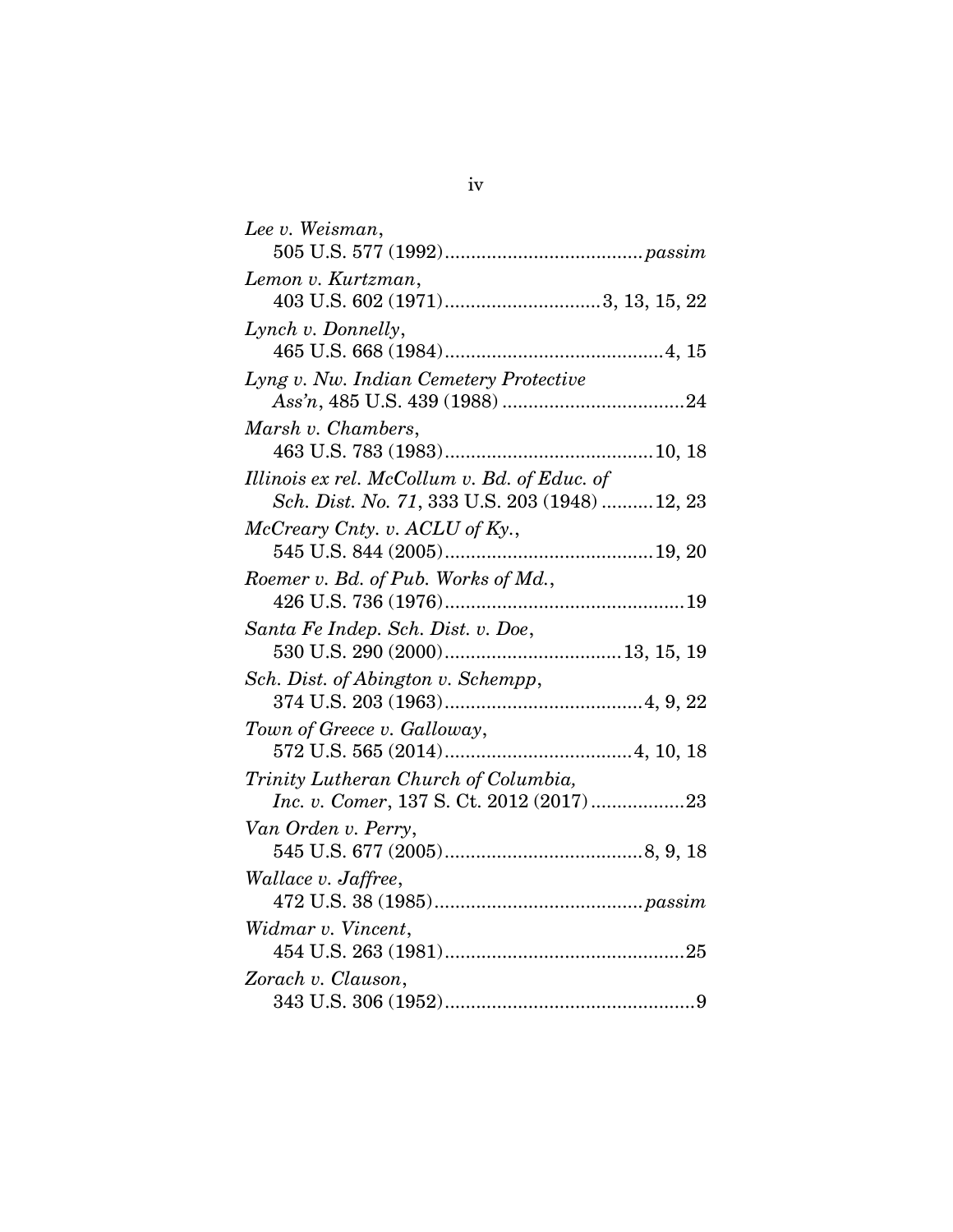## **Other Authorities**

| Corinna Barrett Lain, God, Civic Virtue,           |
|----------------------------------------------------|
| and the American Way:                              |
| <i>Reconstructing Engel,</i>                       |
| 67 Stan. L. Rev. 479 (2015)11, 12                  |
| Joseph Story, Commentaries on the                  |
| Constitution of the United States                  |
|                                                    |
| Kathleen M. Sullivan, Religion and                 |
| Liberal Democracy,                                 |
|                                                    |
| Michael W. McConnell, <i>Establishment</i>         |
| and Disestablishment at the                        |
| Founding, Part I: Establishment of                 |
| Religion,                                          |
| 44 Wm. & Mary L. Rev. 2105 (2003). 5, 6, 7, 11, 12 |
| Michael W. McConnell, Religious                    |
| Freedom at a Crossroads,                           |
| 59 U. Chi. L. Rev. 115 (1992)8, 17, 22, 23, 25     |

# **Rules**

Sup. Ct. R. 37.3 ............................................................ 1

## **Constitutional Provisions**

|--|--|--|--|--|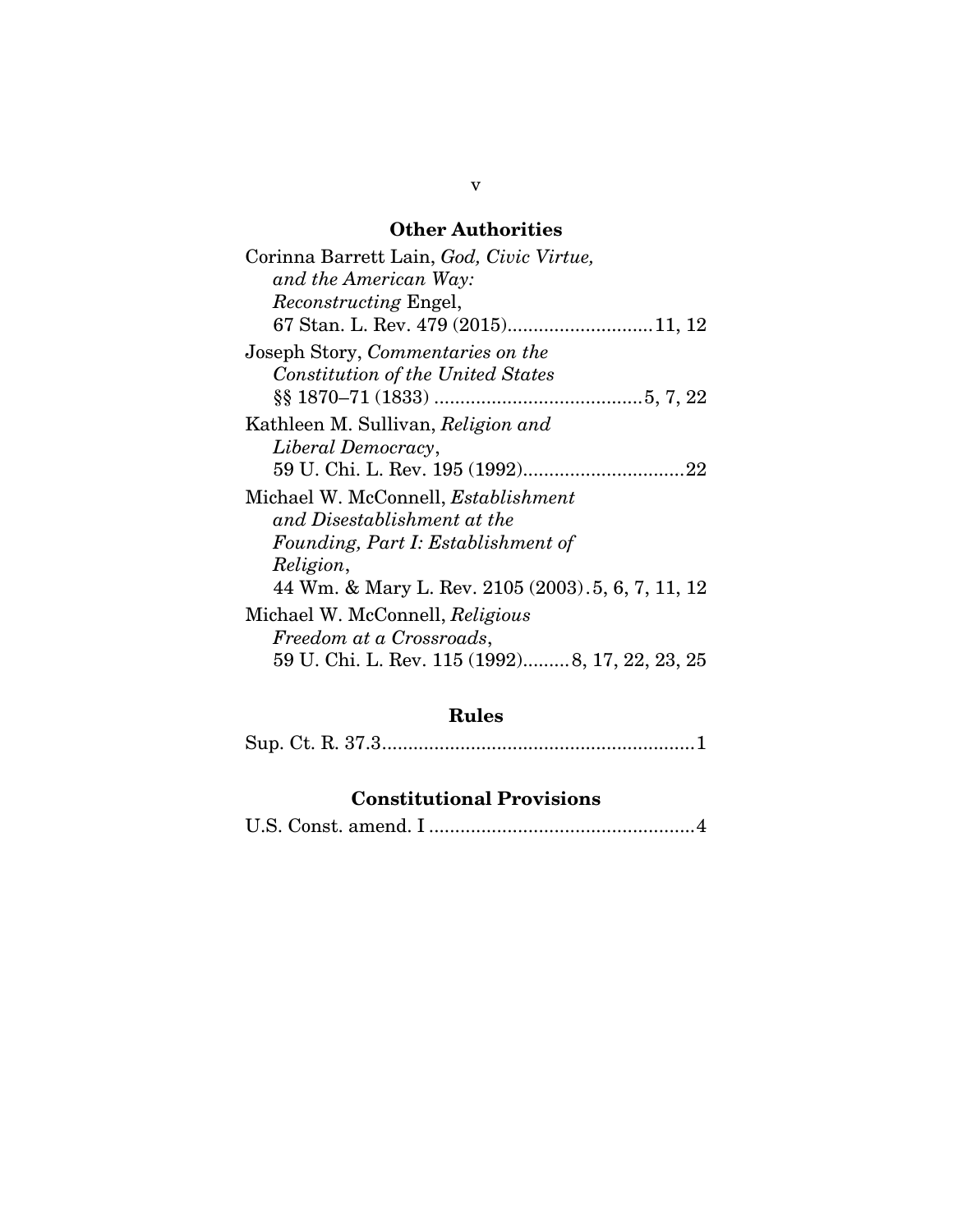#### **BRIEF FOR** *AMICI CURIAE* **IN SUPPORT OF PETITIONER**

#### **INTEREST OF** *AMICI CURIAE*\*

*Amici* are former Attorneys General of the United States and a former Acting Attorney General of the United States.

The Honorable Edwin Meese III served as Attorney General of the United States from 1985 to 1988. He also served as Counselor to President Ronald Reagan from 1981 to 1985.

The Honorable William P. Barr served as Attorney General of the United States from 1991 to 1993 and from 2019 to 2020. He also served as Assistant Attorney General for the Office of Legal Counsel from 1989 to 1990 and Deputy Attorney General from 1990 to 1991.

The Honorable Alberto R. Gonzales served as Attorney General of the United States from 2005 to 2007. He also served as White House Counsel from 2001 to 2005 and as Associate Justice of the Supreme Court of Texas from 1999 to 2001.

The Honorable Michael B. Mukasey served as Attorney General of the United States from 2007 to

 $\overline{a}$ 

<sup>\*</sup> Pursuant to Supreme Court Rule 37.6, *amici* represent that this brief was not authored in whole or in part by any party or counsel for any party. No person or party other than *amici* or their counsel made a monetary contribution to the preparation or submission of this brief. The parties have filed blanket consents to the filing of *amicus curiae* briefs. *See* Sup. Ct. R. 37.3.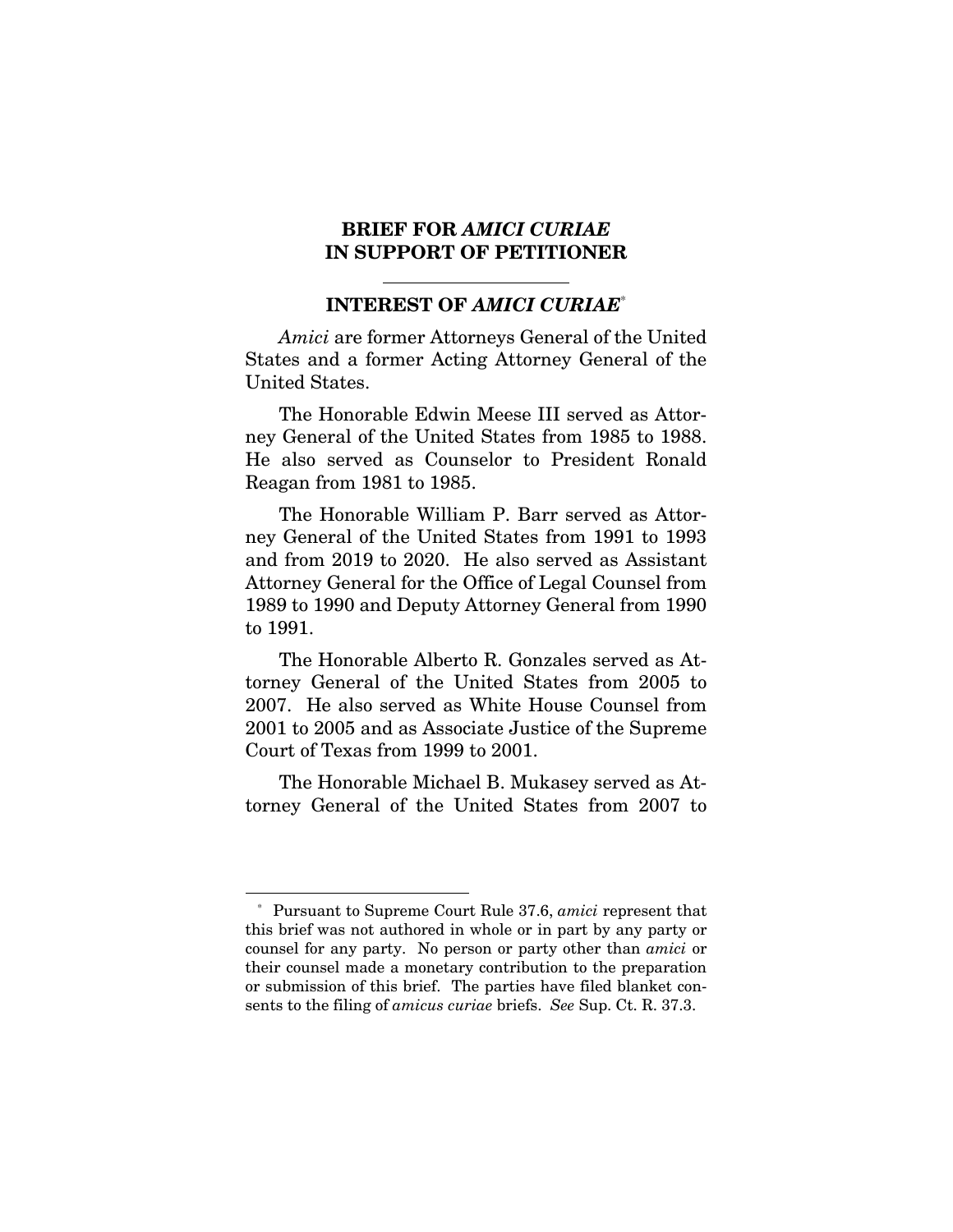2009. He also was a judge on the United States District Court for the Southern District of New York from 1987 to 2006.

The Honorable Jefferson B. Sessions III served as Attorney General of the United States from 2017 to 2018. He was also a United States Senator from Alabama from 1997 to 2017, Attorney General of Alabama from 1995 to 1997, and United States Attorney for the Southern District of Alabama from 1981 to 1993.

The Honorable Matthew G. Whitaker served as Acting Attorney General of the United States from 2018 to 2019. He was also United States Attorney for the Southern District of Iowa from 2004 to 2009.

As Attorney General, *amici* served as the chief law enforcement officer of the federal government, giving them a unique perspective on how government power can be misused to imperil the free exercise rights of citizens. *Amici* believe that the First Amendment provides critical protections to all Americans, including public employees, and believe that the decision below grossly misinterprets the Establishment Clause in a manner that impinges on the religious freedom of all Americans.

#### **SUMMARY OF ARGUMENT**

The Ninth Circuit came to the erroneous conclusion that Coach Kennedy's brief prayers following each football game essentially established a state religion. But the Establishment Clause, properly understood through historical practice, cannot be violated absent legal compulsion. Nor does the Clause demand strict government neutrality towards reli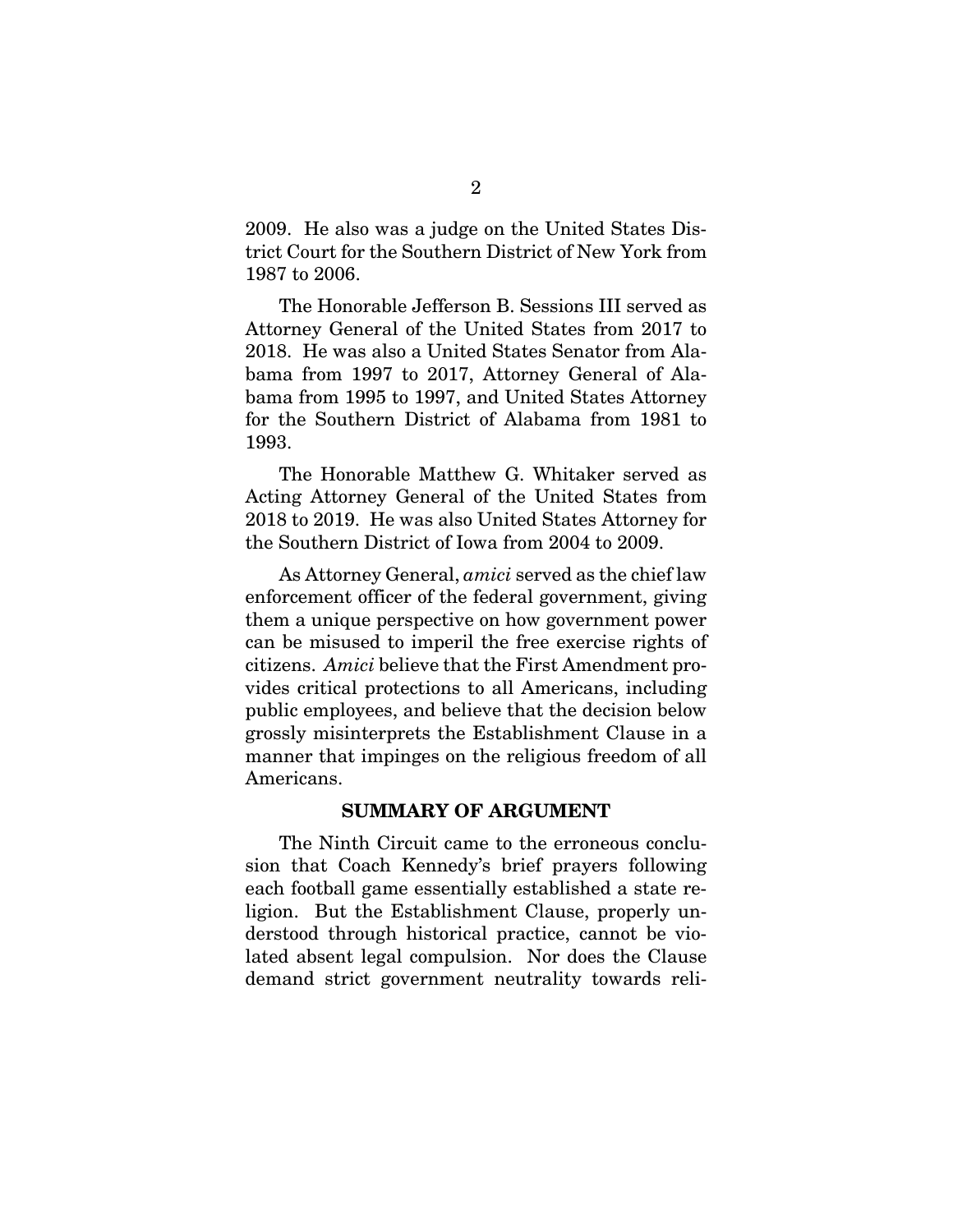gion. Thus, the Establishment Clause has never historically operated to silence prayerful public employees. Instead, prayer in the public sphere—and even in public schools—was historically commonplace.

To come to a contrary result, the Ninth Circuit had to expand the meaning of the Establishment Clause by ignoring historical practice. The gateway for this boundless expansion is *Lemon v. Kurtzman*, 403 U.S. 602 (1971). *Lemon* and its progeny embraced a strict-separationist theory of the Establishment Clause based on a confluence of religious animus and Thomas Jefferson's misleading "wall of separation" metaphor. Although this Court has soured on *Lemon* in favor of a historical approach, the principles animating *Lemon* endure in its progeny. This Court should expressly reject *Lemon* along with the ahistorical principles that animate it.

*Lemon*'s deviation from historical practice provides reason enough to reject it. But the effect of that deviation has proved particularly pernicious: Federal and state governments have begun weaponizing the Establishment Clause to suppress employees' free exercise rights. Specifically, the strict-separationist ideology has spawned a secular establishment, which requires active suppression of religious expression. Further, the narrow-minded focus on effects in *Lemon* and its progeny arms governmental entities with a heckler's veto, allowing them to suppress religious expression they disfavor.

The Americans who drafted and ratified the First Amendment would balk at the notion that the Establishment Clause could be co-opted to cancel a coach for his private prayers. So should this Court.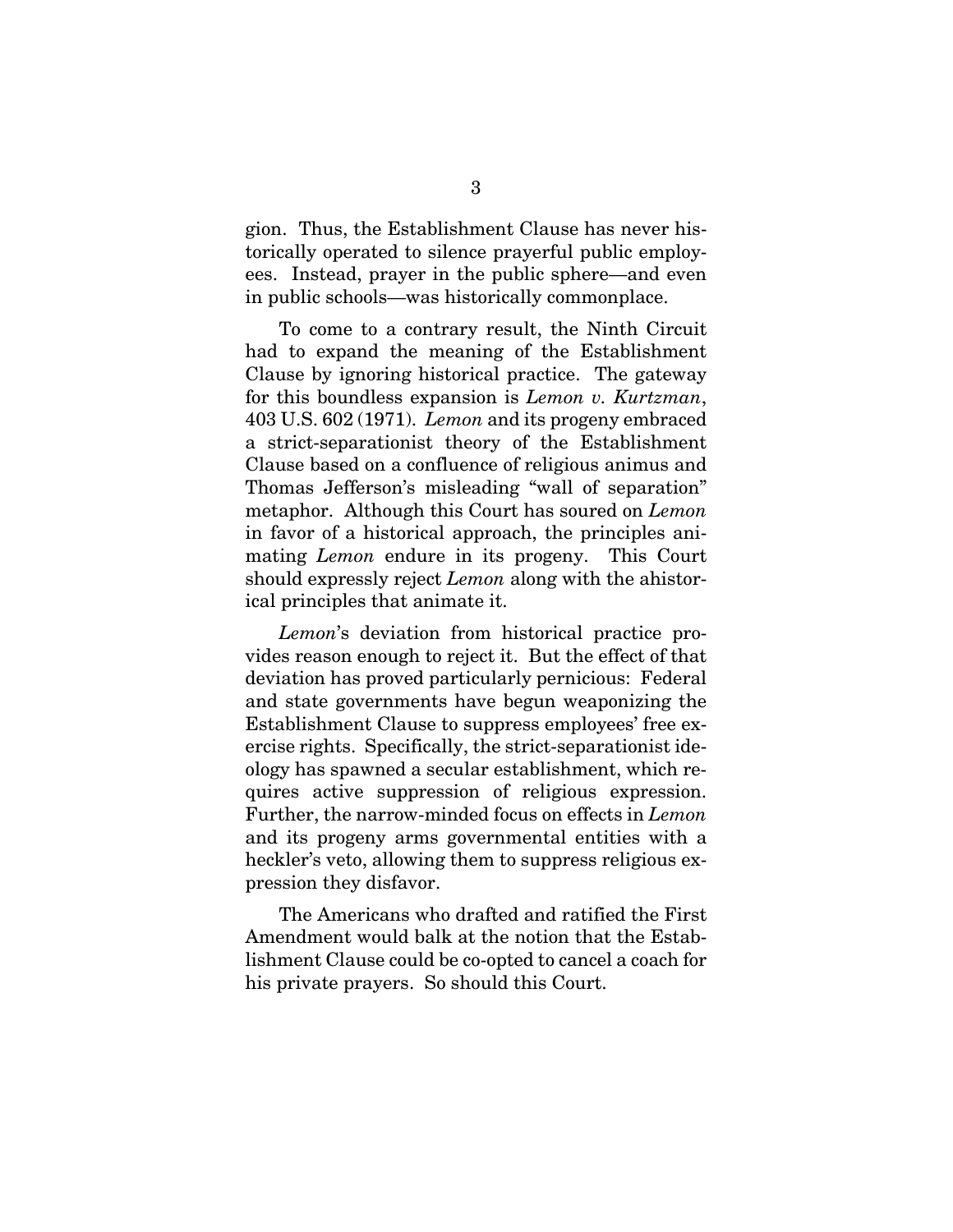#### **ARGUMENT**

## **I. The Establishment Clause Must Be Interpreted Consistent With Its History And Tradition.**

"Congress shall make no law respecting an establishment of religion . . . ." U.S. Const. amend. I.

In interpreting that clause, the Ninth Circuit made much of "the history" of Coach Kennedy's prayers, but it neglected to consider—even once—the history of religious expression in the United States. *Kennedy v. Bremerton Sch. Dist.*, 991 F.3d 1004, 1017 (9th Cir. 2021) ("*Kennedy III*"). That was plainly an error. This Court's "interpretation of the Establishment Clause has comported with what history reveals was the contemporaneous understanding of its guarantees." *Lynch v. Donnelly*, 465 U.S. 668, 673 (1984); *accord Sch. Dist. of Abington v. Schempp*, 374 U.S. 203, 294 (1963) (Brennan, J., concurring) ("[T]he line we must draw between the permissible and the impermissible is one which accords with history  $\dots$ ."). "A test that would sweep away what has so long been settled" is precisely what "the Establishment Clause seeks to prevent." *Town of Greece v. Galloway*, 572 U.S. 565, 577 (2014).

With tradition and historical practice properly guiding the search on how to apply the Establishment Clause, it is clear that the Establishment Clause (A) requires compulsion to violate it and (B) does not demand strict neutrality towards religion. Unsurprisingly, then, there is a long tradition in the United States of prayer in public institutions, including public schools.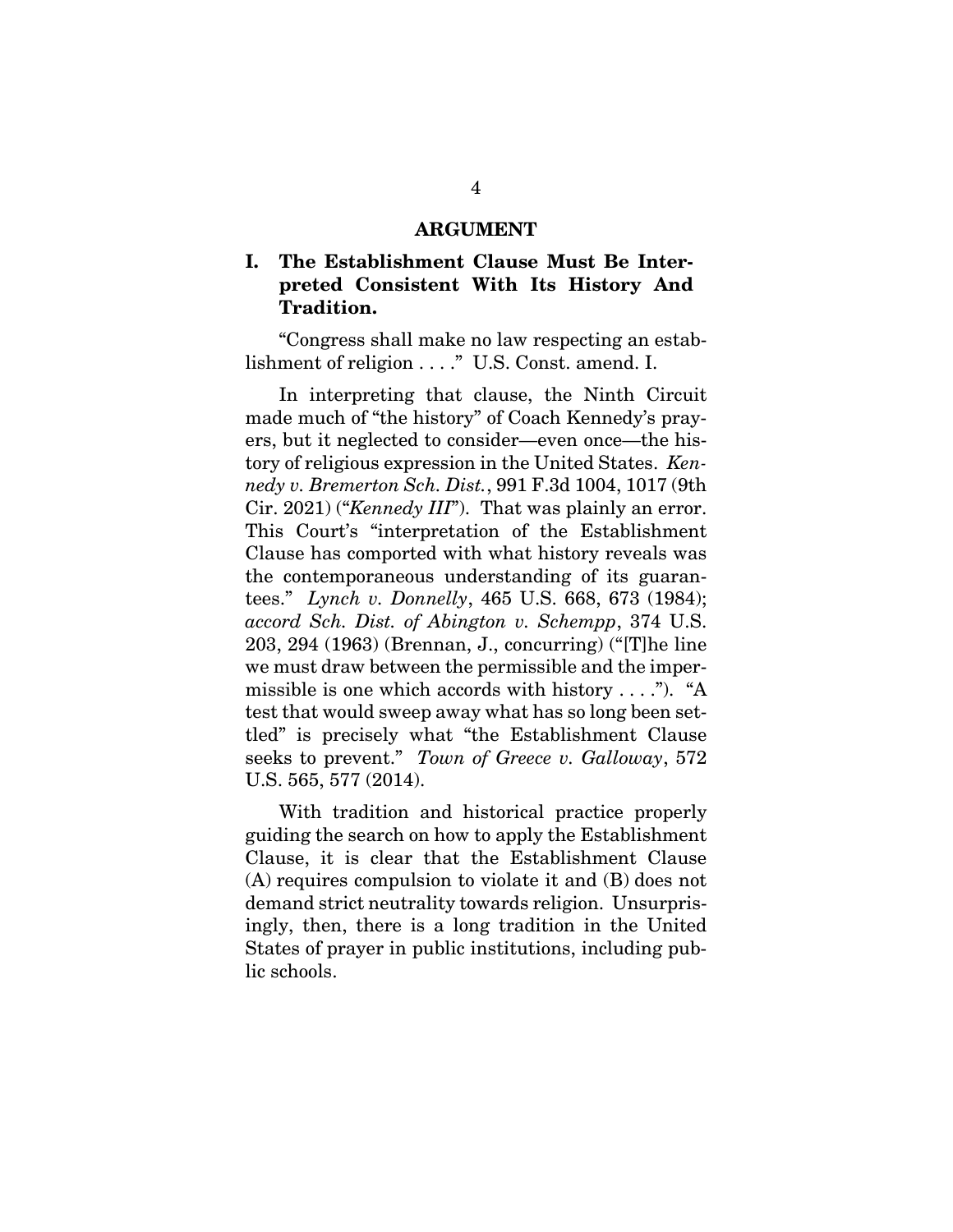#### **A. Compulsion Is Required To Violate The Establishment Clause.**

The Establishment Clause prohibits legal compulsion of religious adherence—not the mere presence of religion in the public sphere.

When the Establishment Clause became law, "virtually every American . . . knew from experience what those words meant." Michael W. McConnell, *Establishment and Disestablishment at the Founding, Part I: Establishment of Religion*, 44 Wm. & Mary L. Rev. 2105, 2107 (2003) [hereinafter McConnell, *Establishment*]. In England and the American colonies, governments put their imprimatur on particular churches and mandated support for those churches "*by force of law and threat of penalty*." *Lee v. Weisman*, 505 U.S. 577, 640 (1992) (Scalia, J., dissenting); *accord* 3 Joseph Story, *Commentaries on the Constitution of the United States* §§ 1870–1871, pp. 727–28 (1833) ("[T]he duty of supporting religion . . . is very different from the right to *force* the consciences of other men, or to *punish* them for worshipping God in the manner, which, they believe, their accountability to him requires." (emphases added)).

In England, Parliament established the Church of England as "the sole institution for lawful public worship" and "punished dissenters for engaging in prohibited religious worship." McConnell, *Establishment*, *supra*, at 2113–14. Legislation excluded dissenters from civil, military, and academic offices. *Id.* at 2113. So rooted was the English establishment in the minds of the American public that the earliest American dictionary defined "establishment" by reference to "[t]he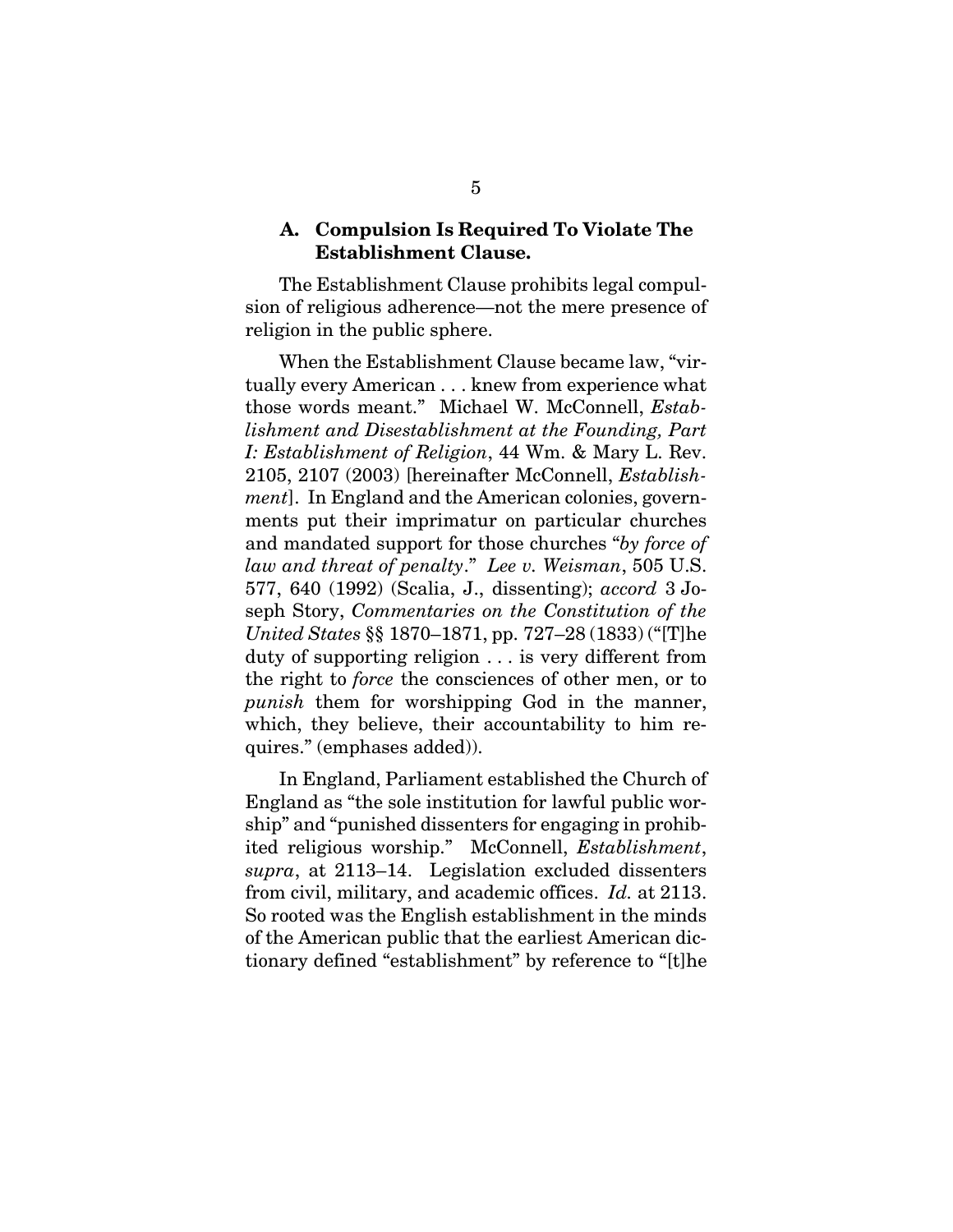episcopal form of religion, so called, in England." *Wallace v. Jaffree*, 472 U.S. 38, 106 (1985) (Rehnquist, J., dissenting) (alteration in original; quotation marks and citation omitted).

In America, Anglican establishments generally typified southern colonies and Puritan or Congregationalist establishments generally pervaded New England. McConnell, *Establishment*, *supra*, at 2115. New England colonies compelled residents to support and, in some cases, attend the established church, while "banishing or punishing dissenters." *Id.* at 2123–24. Virginia mandated Sabbath observance and licensed ministers; violators were "horsewhipped and jailed." *Id.* at 2118–19. Maryland outlawed Catholic worship in public and proselytization. *Id.* at 2129. Georgia excluded Catholics altogether. *Id.* In short, many of the colonial establishments "compelled religious observance . . . and imposed sanctions for the public exercise of religion outside of the established church." *Id.* at 2119; *accord Weisman*, 505 U.S. at 640–41 (Scalia, J., dissenting) ("[A]ttendance at the state church was required . . . and dissenters, if tolerated, faced an array of civil disabilities.").

Given these widespread practices, the Founding Fathers expressly identified the fundamental function of legal compulsion in the establishments they forbade. James Madison interpreted the Establishment Clause as prohibiting Congress from "enforc[ing] the legal observation of [religion] by law." *Am. Jewish Cong. v. City of Chicago*, 827 F.2d 120, 136 (7th Cir. 1987) (Easterbrook, J., dissenting) (citation omitted). Madison and Thomas Jefferson both authored contemporaneous Virginia legislation prohibiting estab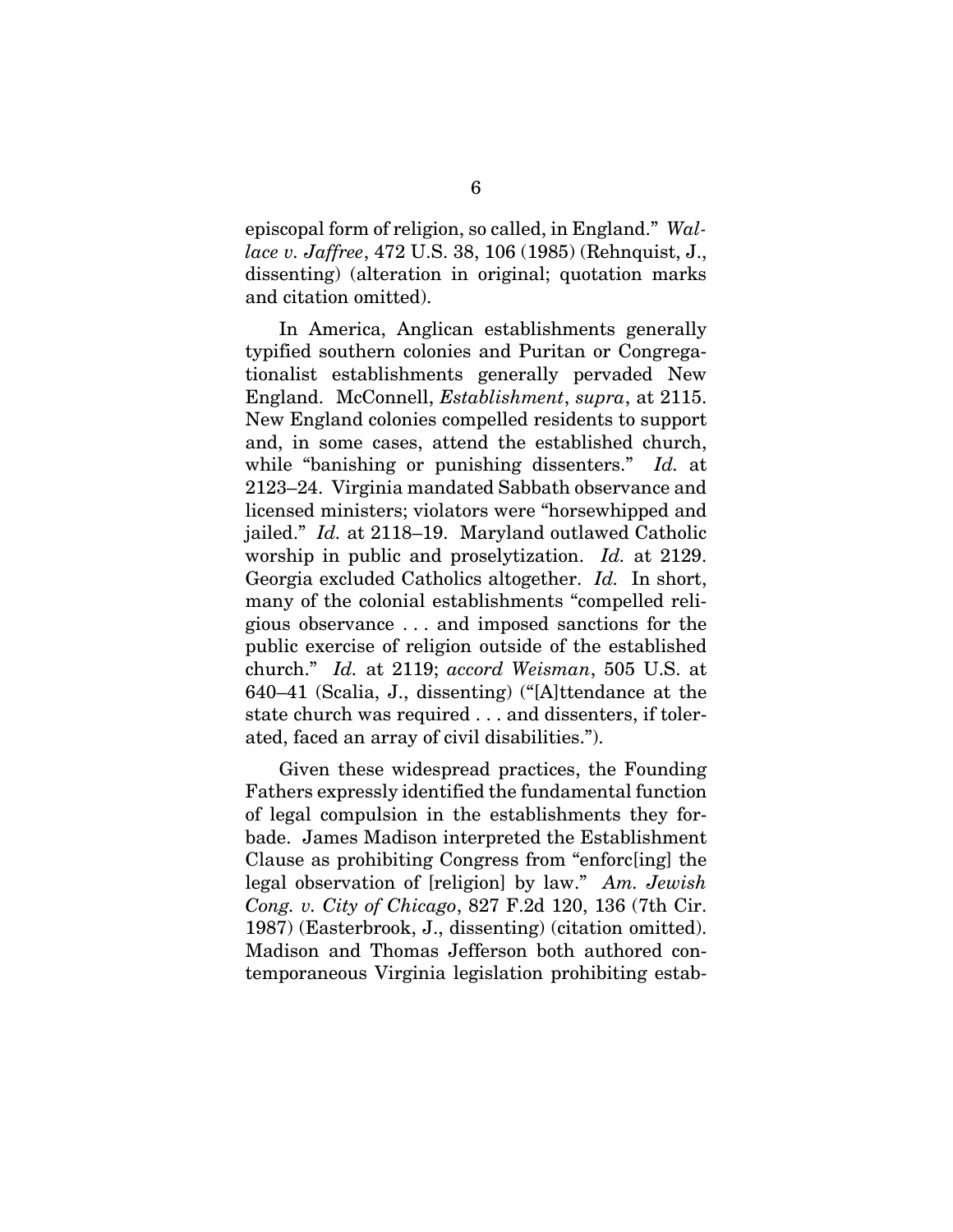lishments that "compelled" attendance at an established church, *id.* at 135 (citation omitted), or enforced such mandates "by force or violence," McConnell, *Establishment*, *supra*, at 2120 (citation omitted).

The point to these historical reminiscences is not to argue that this Nation should return to a system of state-sponsored religion but to illustrate the traditional limitations of the Establishment Clause's reach. Historical context shows that the Establishment Clause "forestalls *compulsion by law* of the acceptance of any creed or the practice of any form of worship." *Cantwell v. Connecticut*, 310 U.S. 296, 303 (1940) (emphasis added).

### **B. The Establishment Clause Does Not Demand Strict Neutrality Towards Religion.**

While legal compulsion is prohibited by the Establishment Clause, the Clause does not demand strict governmental neutrality towards religion. To the contrary, it has always been understood that religion has a place in American civic society. When the Establishment Clause became law, "the general if not the universal sentiment in America was[] that Christianity ought to receive encouragement from the State." 3 Story, *supra*, § 1868, p. 726. "An attempt to level all religions . . . would have created universal disapprobation . . . ." *Id.* Likewise, the members of Congress who debated the Establishment Clause never intimated that it "would require that the Government be absolutely neutral as between religion and irreligion." *Jaffree*, 472 U.S. at 99 (Rehnquist, J., dissenting).

Unsurprisingly, then, contemporaneous legislation did not evince strict neutrality towards religion.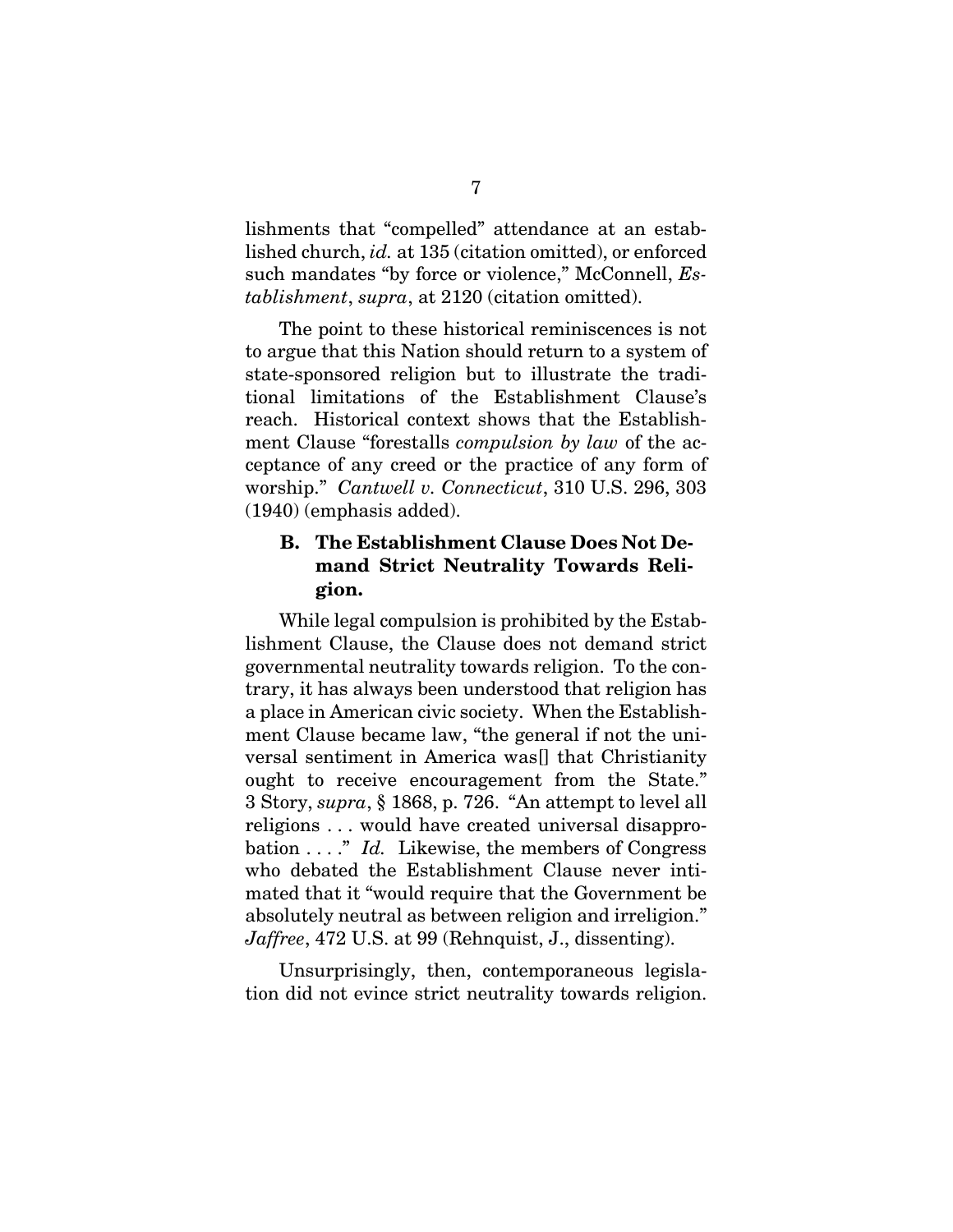The Northwest Ordinance—which Congress considered on the same day Madison introduced the Bill of Rights—extolled religion as "necessary to good government and the happiness of mankind." *Id.* at 100 (Rehnquist, J., dissenting) (quotation marks and citation omitted). In the very Virginia law that denounced established religions, Jefferson exalted "Almighty God," "Lord both of body and mind." *Am. Jewish Cong.*, 827 F.2d at 135–36 (Easterbrook, J., dissenting) (quotation marks omitted). At Congress's behest, President Washington issued a Thanksgiving Proclamation, devoting November 26 to "the beneficent author of all the good that was, that is, or that will be." *Jaffree*, 472 U.S. at 101–02 (Rehnquist, J., dissenting). In short, absolute devotion to neutrality is "inconsistent with our national traditions." *Van Orden v. Perry*, 545 U.S. 677, 699 (2005) (Breyer, J., concurring).

Furthermore, not only does strict neutrality lack historical grounding, but it affirmatively runs afoul of the First Amendment. Although the Establishment and Free Exercise Clauses were meant to complement one another in pursuit of the Founders' goal "to secure religious liberty," *Jaffree*, 472 U.S. at 68, strict neutrality places the two in conflict. The Free Exercise Clause *prohibits* governmental discrimination against religion, but strict neutrality *requires* governmental discrimination against religion to avoid even the appearance of "aid[ing] or advanc[ing] religion." Michael W. McConnell, *Religious Freedom at a Crossroads*, 59 U. Chi. L. Rev. 115, 117–18 (1992) [hereinafter McConnell, *Religious*]; *see, e.g.*, *Kennedy III*, 991 F.3d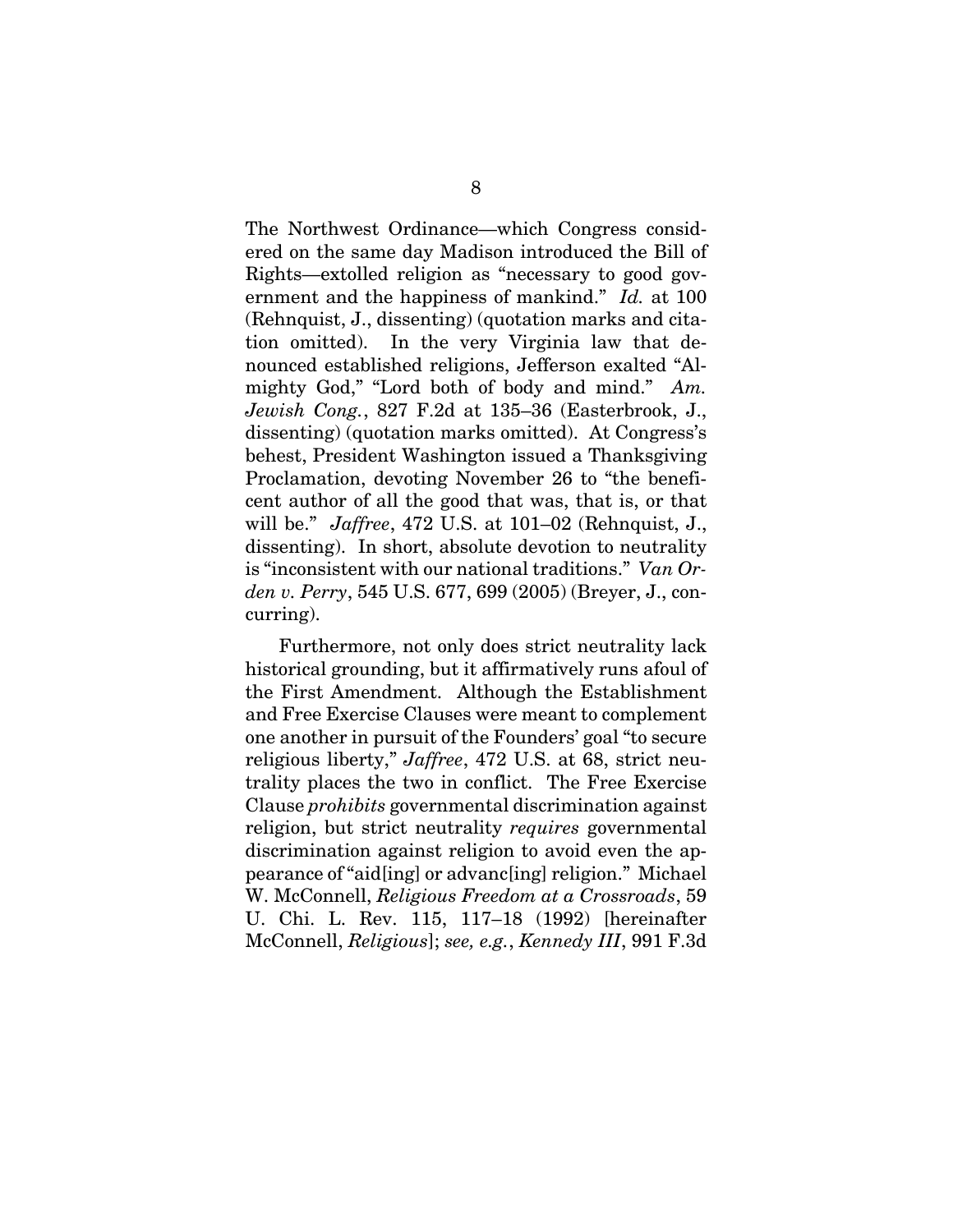at 1020 (concluding that the school district was required to punish Coach Kennedy's prayers to "avoid[] a violation of the Establishment Clause").

The upshot is that "untutored devotion to the concept of neutrality can lead to . . . active[] hostility to the religious." *Schempp*, 374 U.S. at 306 (Goldberg, J., concurring). But interpreting one clause of the First Amendment to undermine its corollary injects conflict into what was traditionally and historically a cohesive defense of individuals' religious exercises. Consequently, there cannot be a constitutional requirement "that the government show a callous indifference to religious groups." *Zorach v. Clauson*, 343 U.S. 306, 314 (1952); *see also Van Orden*, 545 U.S. at 699 (Breyer, J., concurring) ("[T]he Establishment Clause does not compel the government to purge from the public sphere all that in any way partakes of the religious."). Such a "brooding and pervasive devotion to the secular" violates the First Amendment. *Schempp*, 374 U.S. at 306 (Goldberg, J., concurring).

In sum, "[a]s its history abundantly shows, ... nothing in the Establishment Clause requires government to be strictly neutral between religion and irreligion." *Jaffree*, 472 U.S. at 113 (Rehnquist, J., dissenting). Instead, "[w]hen the state encourages religious instruction or cooperates with religious authorities . . . , it follows the best of our traditions." *Zorach*, 343 U.S. at 313–14.

### **C. Our Nation's Traditions Confirm This Understanding Of The Establishment Clause.**

With tradition and historical practice properly guiding the interpretation of the Establishment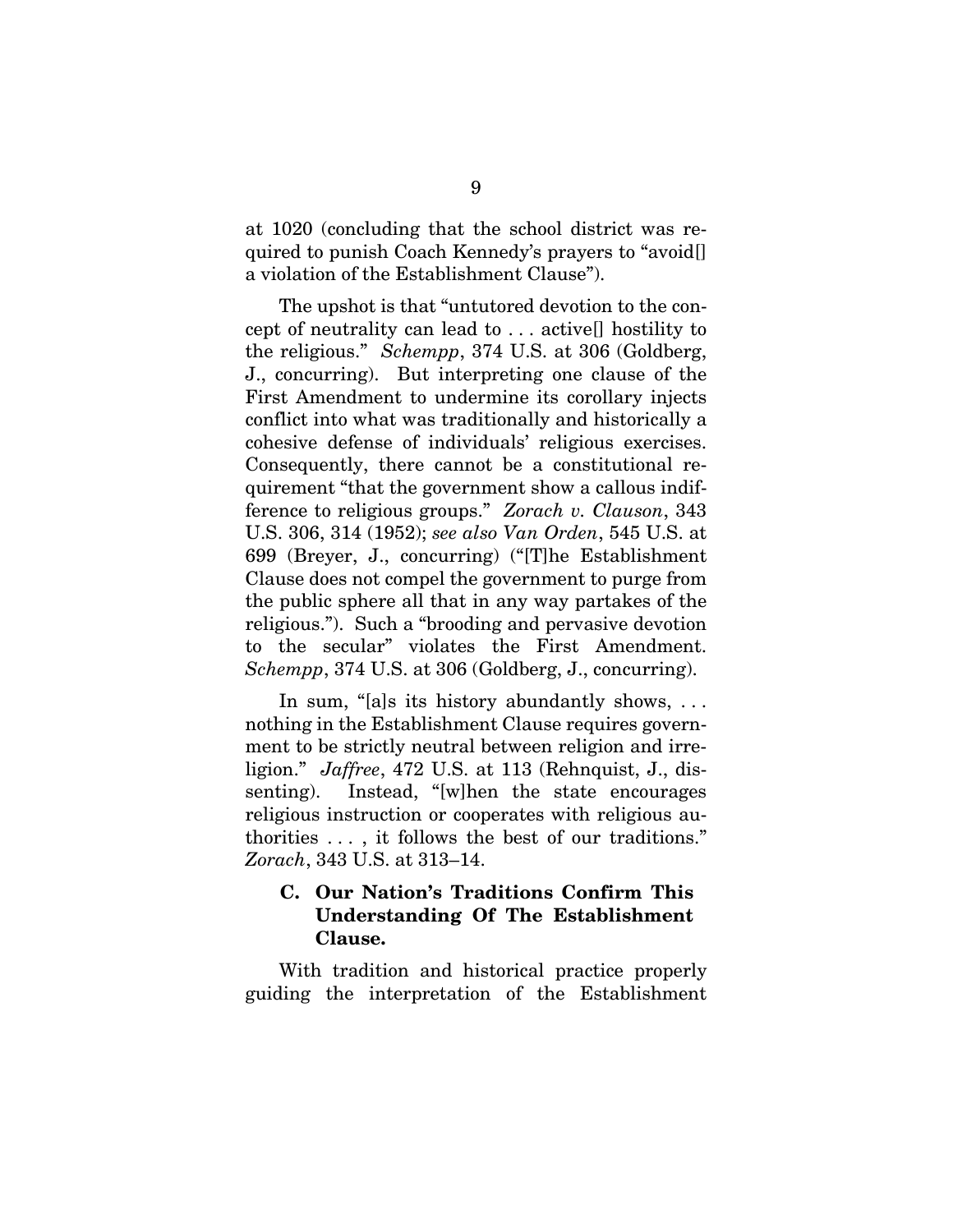Clause, it is clear that the Clause (A) requires compulsion for a violation and (B) does not demand strict neutrality towards religion. Unsurprisingly, then, our nation's history and traditions confirm that non-compulsory religious expression in the public sphere is consistent with the Establishment Clause. Religious expression—indeed, prayer—in the public sphere has endured in the legislative,<sup>1</sup> executive,<sup>2</sup> and judicial<sup>3</sup> branches.

 $\overline{a}$ 

<sup>1</sup> *See, e.g.*, *Galloway*, 572 U.S. at 576 ("That the First Congress provided for the appointment of chaplains only days after approving language for the First Amendment demonstrates that the Framers considered legislative prayer a benign acknowledgment of religion's role in society."); *Jaffree*, 472 U.S. at 84–85 (Burger, C.J., dissenting) ("[T]he House of Representatives and the Senate regularly open each session with a prayer. These legislative prayers are not just one minute in duration, but are extended, thoughtful invocations and prayers for Divine guidance."); *Marsh v. Chambers*, 463 U.S. 783, 786 (1983) ("From colonial times through the founding of the Republic and ever since, the practice of legislative prayer has coexisted with the principles of disestablishment and religious freedom.").

<sup>2</sup> *See, e.g.*, *Jaffree*, 472 U.S. at 113 (Rehnquist, J., dissenting) ("George Washington himself, at the request of the very Congress which passed the Bill of Rights, proclaimed a day of 'public thanksgiving and prayer, to be observed by acknowledging with grateful hearts the many and signal favors of Almighty God.'"); *Engel v. Vitale*, 370 U.S. 421, 448 (1962) (Stewart, J., dissenting) ("Each of our Presidents, from George Washington to John F. Kennedy, has upon assuming his Office asked the protection and help of God."); *Weisman*, 505 U.S. at 634 (Scalia, J., dissenting) ("President Bush, continuing the tradition established by President Washington, asked those attending his inauguration to bow their heads, and made a prayer his first official act as President.").

<sup>3</sup> *See, e.g.*, *Chambers*, 463 U.S. at 786 ("In the very courtrooms in which the United States District Judge and later three Circuit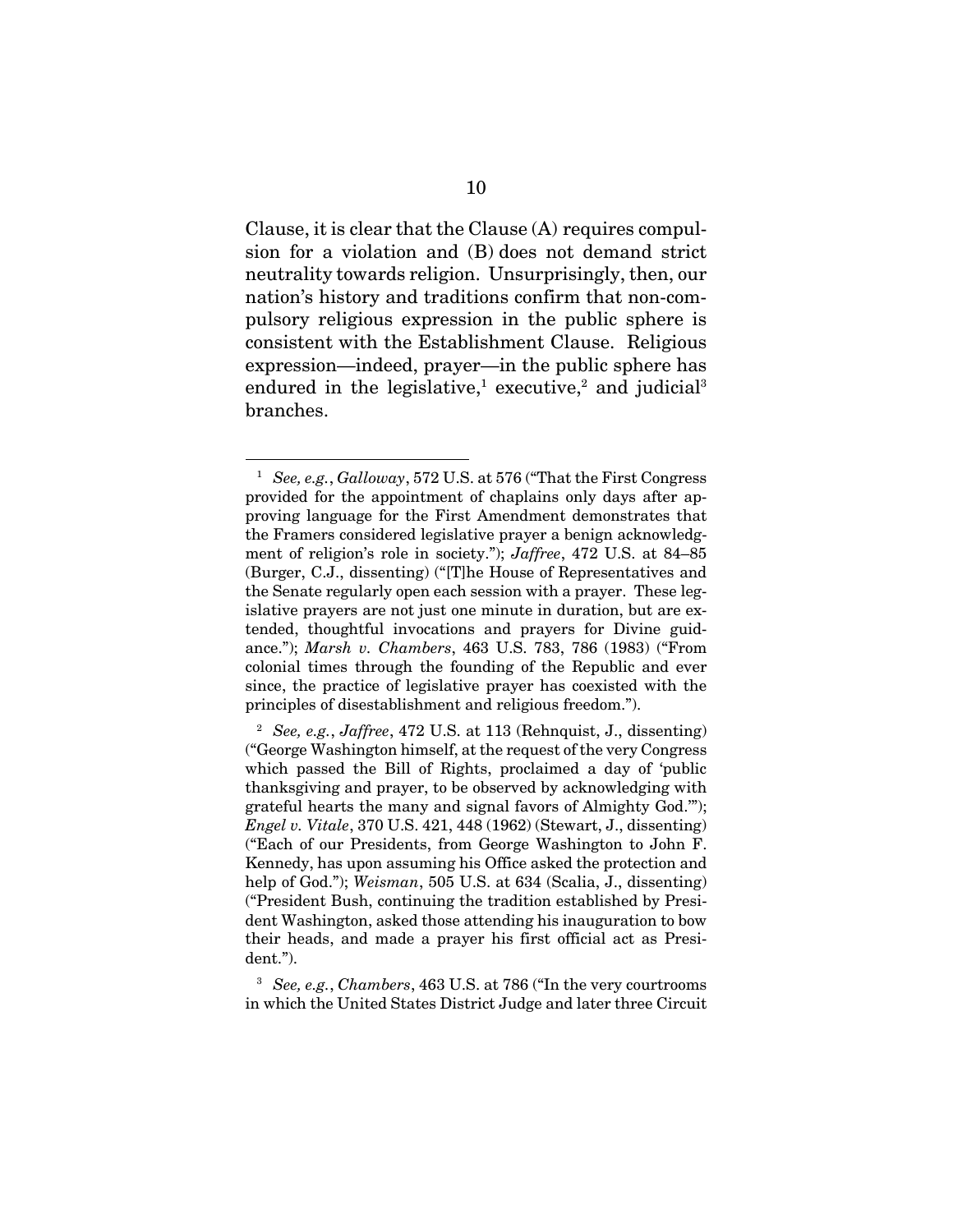So too with educational institutions. Religious expression has pervaded schools since the founding and public schools since their inception. In the colonies, teachers were predominantly ministers, and religion permeated curricula. McConnell, *Establishment*, *supra*, at 2171. For instance, clergy generally controlled schools or licensed teachers in Massachusetts, New Hampshire, Connecticut, and New York. *Id.* at 2172– 73. In the middle and southern colonies, "the roles of preacher and schoolmaster were often one and the same." *Id.* at 2173. School prayers were also uncontroversial. Corinna Barrett Lain, *God, Civic Virtue, and the American Way: Reconstructing* Engel, 67 Stan. L. Rev. 479, 486 (2015).

Those practices continued even after the Establishment Clause's enactment. McConnell, *Establishment*, *supra*, at 2173. Rather than turning a blind eye to those practices, the First Congress justified legislation funding schools on the ground that "[r]eligion . . . [is] necessary to good government and the happiness of mankind." *Jaffree*, 472 U.S. at 100 (Rehnquist, J., dissenting) (quotation marks and citation omitted).

Judges heard and decided this case, the proceedings opened with an announcement that concluded, 'God save the United States and this Honorable Court.'"); *Weisman*, 505 U.S. at 635 (Scalia, J., dissenting) ("And this Court's own sessions have opened with the invocation 'God save the United States and this Honorable Court' since the days of Chief Justice Marshall."); *Am. Jewish Cong.*, 827 F.2d at 133 (Easterbrook, J., dissenting) ("[W]itnesses in our courts take oaths on the Bible . . . ."); *Freedom From Religion Found., Inc. v. Mack*, 4 F.4th 306, 314 (5th Cir. 2021) ("When riding circuit, our Nation's first Chief Justice, John Jay, authorized clergymen to open court sessions with prayer.").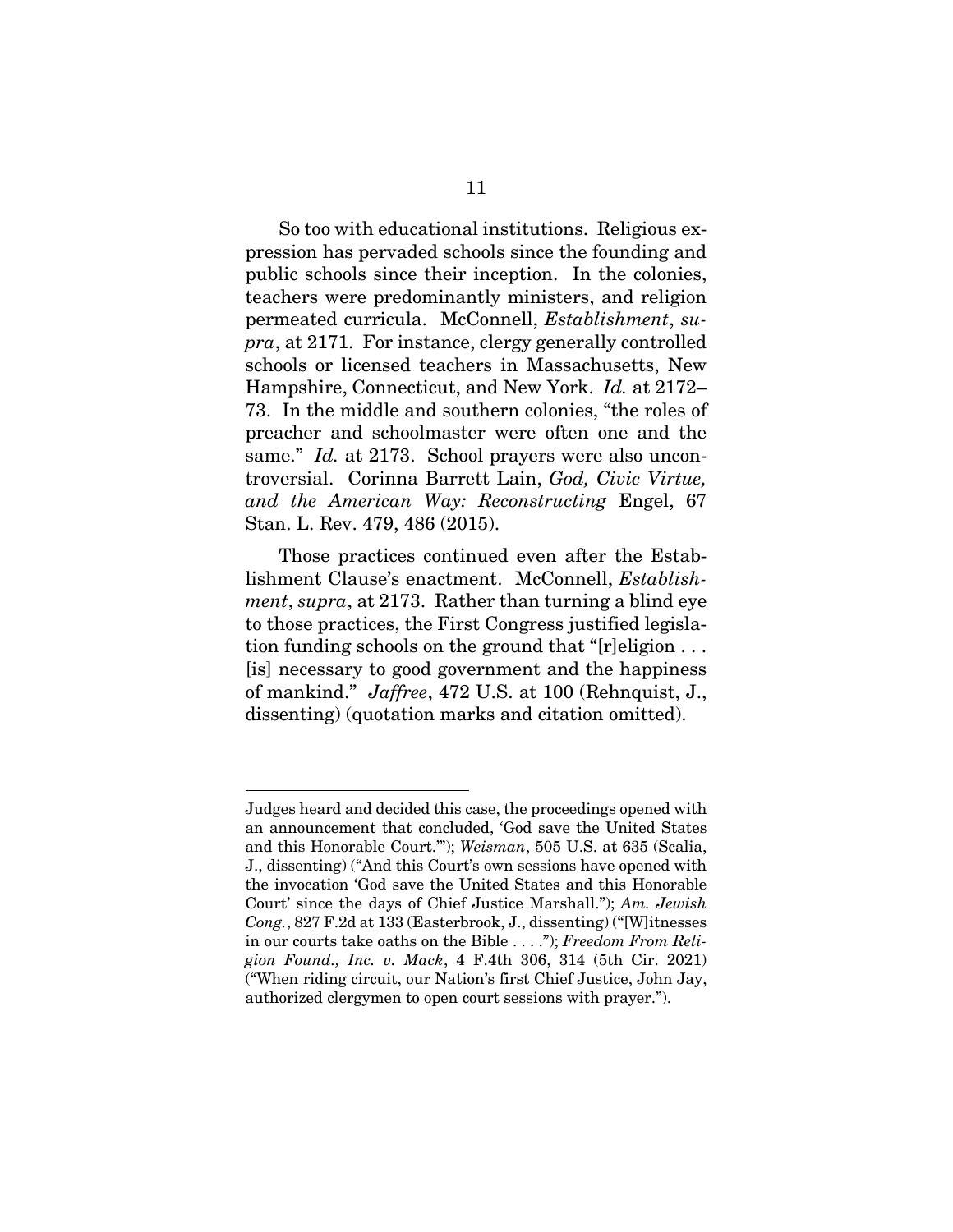When public schools emerged in the nineteenth century, religion remained in schools. The state-run University of Virginia required students "to attend religious worship at the establishment of their respective sects." *Illinois ex rel. McCollum v. Bd. of Educ. of Sch. Dist. No. 71*, 333 U.S. 203, 246 (1948) (Reed, J., dissenting) (quotation marks and citation omitted). Clergy acted as superintendents in many states. McConnell, *Establishment*, *supra*, at 2174. During Reconstruction, Congress funded new public schools in the South, which Protestant missionaries operated. *Id.* By 1890, the Establishment Clause "was generally thought not to apply to . . . school prayer." Lain, *supra*, at 489. For instance, even when Horace Mann, the "founder of our public school system," reduced the role of religion in public schools to avoid sectarian infighting, school prayer remained constant. *Id.* at 487. Likewise, the first public high school graduation ceremony in 1868 involved "long prayers." *Weisman*, 505 U.S. at 635 (Scalia, J., dissenting) (quotation marks and citation omitted).

In sum, religious expression in public schools reflects "the spiritual heritage of our Nation." *Engel*, 370 U.S. at 445 (Stewart, J., dissenting). And the Establishment Clause, properly understood through historical practice, does not proscribe prayer in public schools. *Jaffree*, 472 U.S. at 113–14 (Rehnquist, J., dissenting).

### **II. The Decision Below Strays From This Understanding Of The Establishment Clause.**

The Ninth Circuit nevertheless concluded that Bremerton School District had to suppress Coach Kennedy's prayers to avoid an Establishment Clause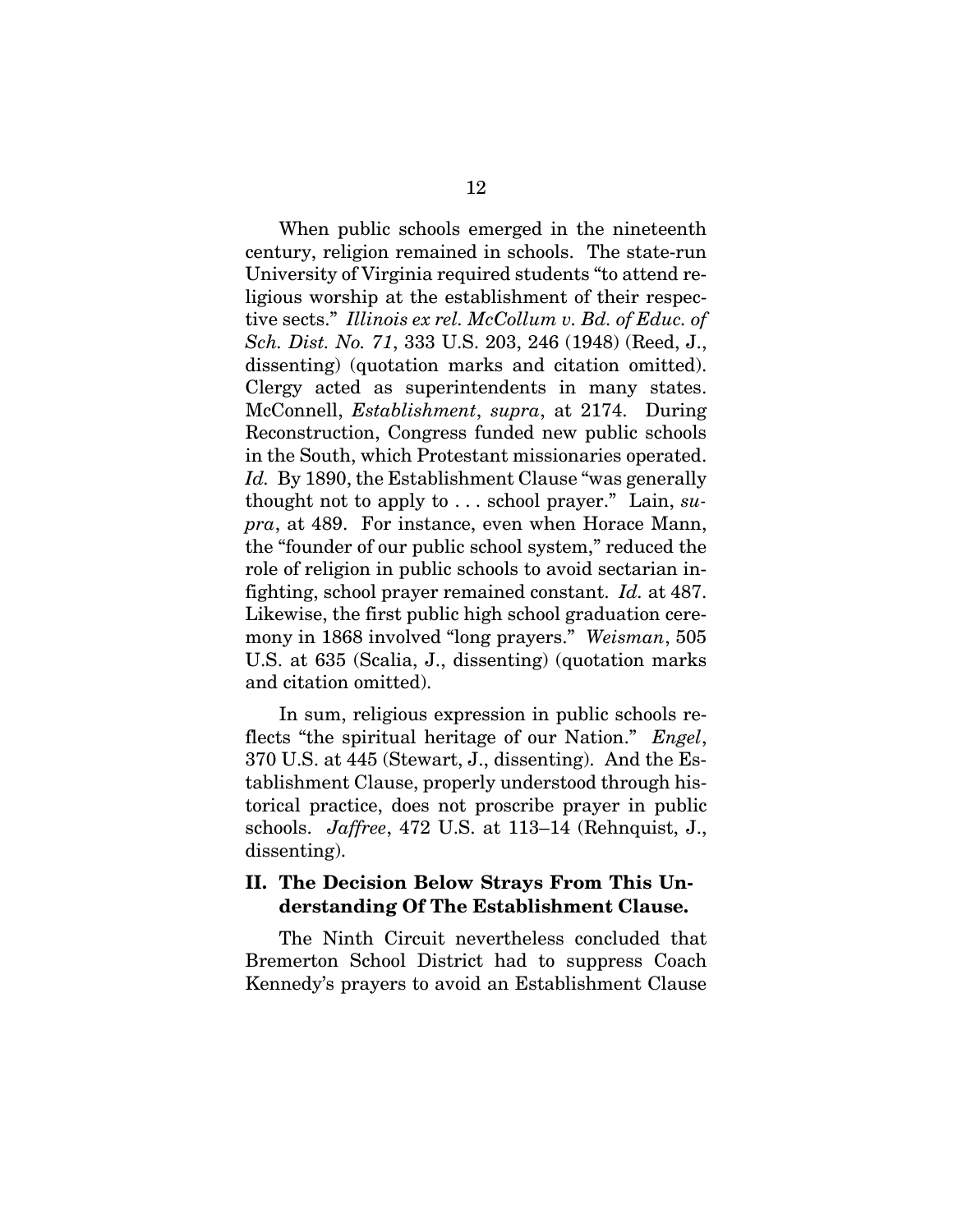violation. The very fact that the school district feared an Establishment Clause violation—which the Ninth Circuit acknowledged was "the 'sole reason' [the school district] limited Kennedy's public actions as it did"—illustrates the gulf between the Clause's original understanding, described in Section I, *supra*, and the caselaw spawned by *Lemon v. Kurtzman*, 403 U.S. 602 (1971). *Kennedy III*, 991 F.3d at 1010.

The Establishment Clause—once understood to be a means of preventing the federal government from overriding states' religious preferences and an individual's conscience by force or finance—was here weaponized by a local school board to prevent an assistant coach from taking a brief, solitary moment of communion with his Maker. Worse still, the Ninth Circuit validated the school district's concerns by pointing to the multiplicity of lawsuits against public schools "in federal district courts across the country for alleged Establishment Clause violations" since 2007. *Kennedy III*, 991 F.3d at 1020 n.4. But such evidence of the Clause's weaponization should increase a court's consternation, not assuage it.

Writing in dissent from the denial of rehearing en banc, Judge Nelson correctly observed that the panel relied on *Santa Fe Independent School District v. Doe*, 530 U.S. 290 (2000), to reach its conclusion regarding the Establishment Clause and that *Santa Fe* in turn relies on a test that "stems from *Lemon*'s atextual and ahistorical purpose and effects prongs." *Kennedy v. Bremerton Sch. Dist.*, 4 F.4th 910, 947 (9th Cir. 2021) (Nelson, J., dissenting from the denial of rehearing).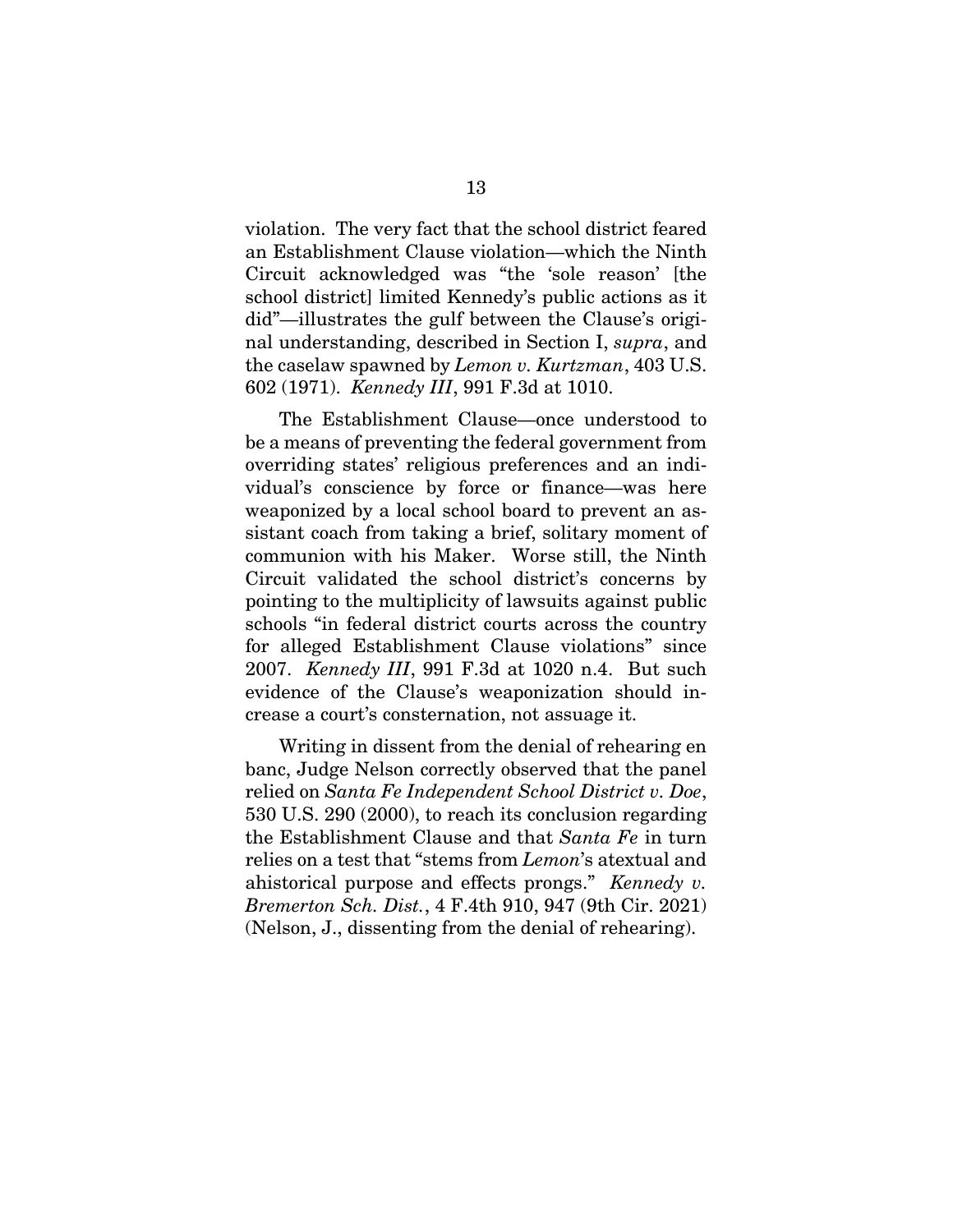*Lemon*, however, is a fatally flawed decision that should have no place in Establishment Clause jurisprudence. The Ninth Circuit's reliance on caselaw stemming from *Lemon* is yet another reason why the decision below should be reversed.

## **A.** *Lemon***'s Strict-Separationist View Of The Establishment Clause Is Derived From Jefferson's Ahistorical "Wall Of Separation" Metaphor And Is Grounded In Anti-Religious Bigotry.**

The judiciary's departure from well-settled constitutional interpretation principles with respect to the Establishment Clause can be traced to this Court's decision in *Everson v. Board of Education of Ewing*, which installed "neutrality" as the new lodestar of post-incorporation Establishment Clause jurisprudence. 330 U.S. 1, 15–18 (1947) ("That Amendment requires the state to be a [*sic*] neutral in its relations with groups of religious believers and non-believers . . . ."). The *Everson* Court summarized its newly chartered course "[i]n the words of Jefferson": The Establishment Clause "was intended to erect 'a wall of separation between Church and State.'" *Id.* at 16. Many of the decisions following *Everson* were "hopelessly divided pluralities" that conceded "with embarrassing candor . . . that the 'wall of separation' is merely a 'blurred, indistinct, and variable barrier,' which 'is not wholly accurate' and can only be 'dimly perceived.'" *Jaffree*, 472 U.S. at 107 (Rehnquist, J., dissenting) (citations omitted).

Enter *Lemon* itself. Attempting to weave a tapestry out of these disparate threads, the Court's infa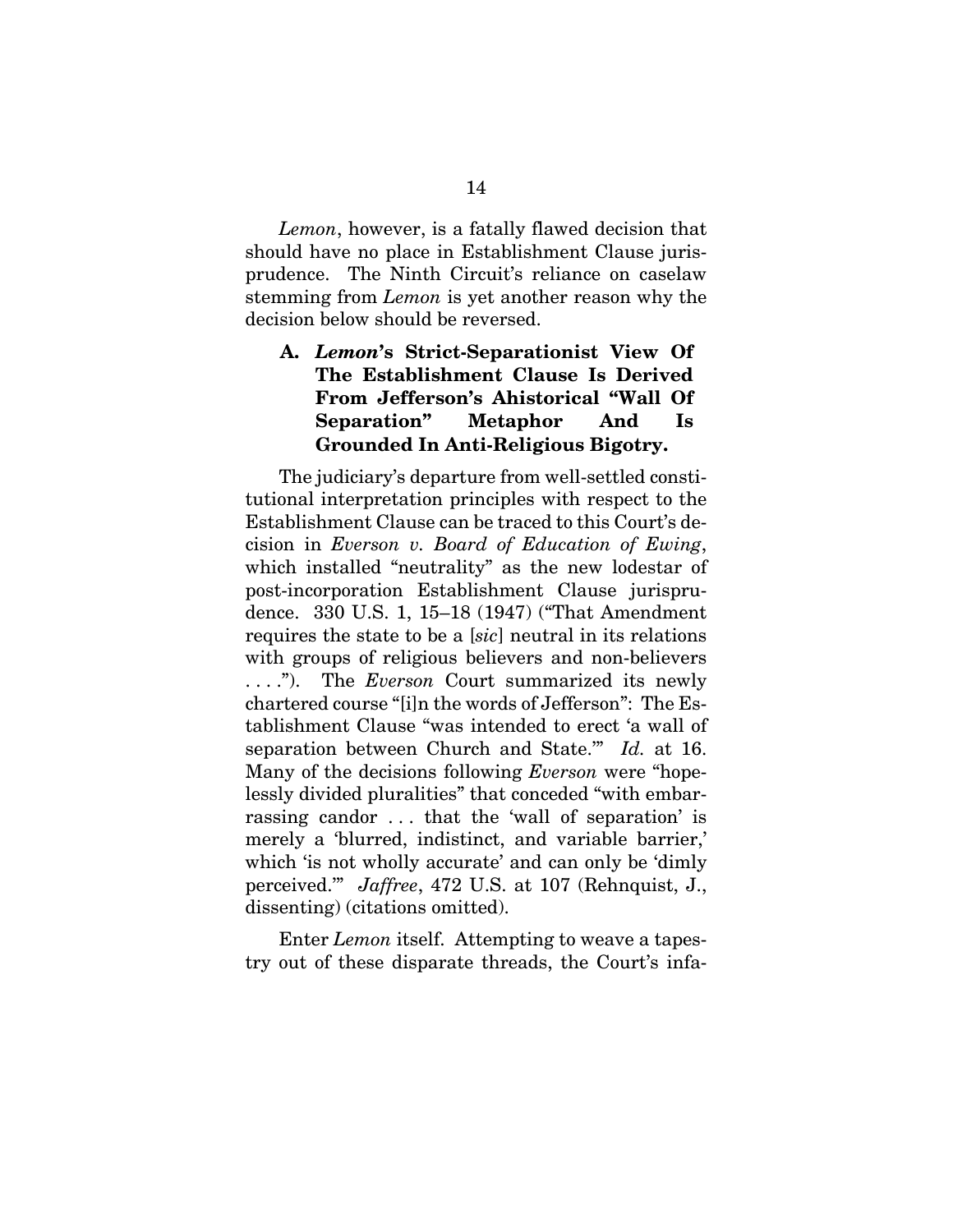mous test in *Lemon* focused on the (1) purpose, (2) effects, and (3) degree of government entanglement associated with the action in question. *Lemon*, 403 U.S. at 612. But the test's ultimate aim was to "prohibit governmental practices that have the effect of endorsing religion." *Espinoza v. Mont. Dep't of Revenue*, 140 S. Ct. 2246, 2265 (2020) (Thomas, J., concurring) (citing *Lynch v. Donnelly*, 465 U.S. 668, 692 (1984) (O'Connor, J., concurring)); *see also Santa Fe*, 530 U.S. at 302 (recognizing that the Establishment Clause forbids "government speech endorsing religion" (emphasis omitted)).

To begin, noticeably absent from *Lemon* was any semblance of the legal compulsion historically required to violate the Establishment Clause. In *Engel*, this Court held that the Establishment Clause "does not depend upon any showing of direct governmental compulsion and is violated by the enactment of laws which establish an official religion whether those laws operate directly to coerce nonobserving individuals or not." 370 U.S. at 430; *but see Am. Jewish Cong.*, 827 F.2d at 137 (Easterbrook, J., dissenting) (criticizing the circular logic that there can be an establishment without compulsion). The concern over "the indirect coercive pressure" from government endorsement of religion, *Engel*, 370 U.S. at 431, led the Court to invent the "boundless, and boundlessly manipulable, test of psychological coercion," *Weisman*, 505 U.S. at 632 (Scalia, J., concurring), so that the Court has held that "[t]he Establishment Clause, at the very least, prohibits government from *appearing* to take a position on questions of religious belief," *Cnty. of Allegheny v. ACLU Greater Pittsburgh Chapter*, 492 U.S. 573, 593–94 (1989) (emphasis added).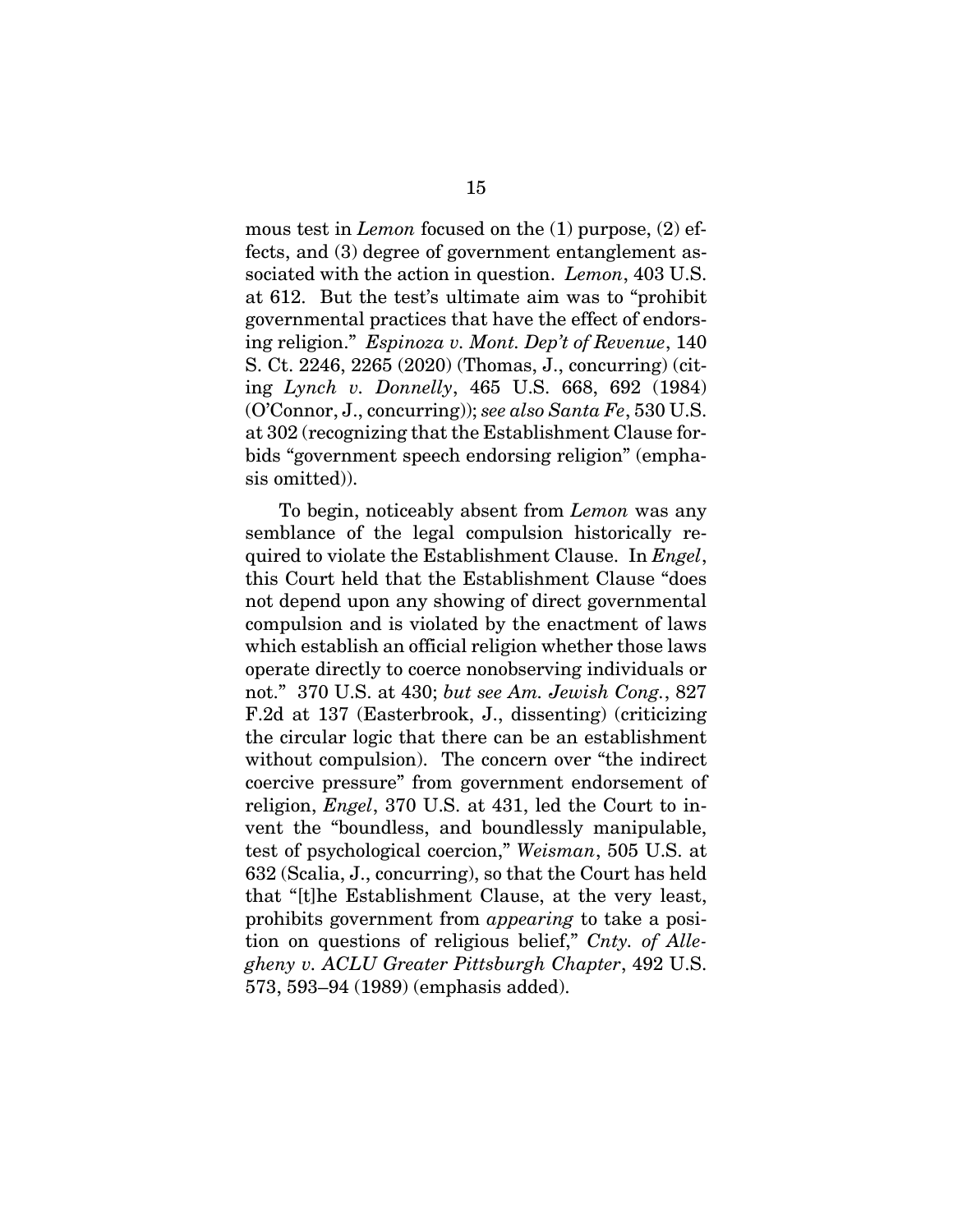Worse still, *Lemon* arose from *Everson*'s fundamental misperception that the Establishment Clause codified Jefferson's metaphorical "Wall of Separation." In fact, as has been thoroughly documented, the metaphor itself has no place in constitutional interpretation. *Jaffree*, 472 U.S. at 110 (Rehnquist, J., dissenting) ("[T]he *Lemon* test has no more grounding in the history of the First Amendment than does [Jefferson's] wall theory upon which it rests."); *id.* at 107 ("The 'wall of separation between church and State' is a metaphor based on bad history, a metaphor which has proved useless as a guide to judging. It should be frankly and explicitly abandoned."); *Engel*, 370 U.S. at 445–46 (Stewart, J., dissenting) ("Moreover, I think that the Court's task, in this as in all areas of constitutional adjudication, is not responsibly aided by the uncritical invocation of metaphors like the 'wall of separation,' a phrase nowhere to be found in the Constitution.").

Moreover, *Lemon*'s strict-separationist view of the Establishment Clause is grounded in the very anti-religious bigotry that the First Amendment was enacted to prevent. *See, e.g.*, *Espinoza*, 140 S. Ct. at 2266 (Thomas, J., concurring) ("Historical evidence suggests that many advocates for this separationist view were originally motivated by hostility toward certain disfavored religions."); *id.* ("[*Everson*'s author] Justice Black, well known for his role in formulating the Court's modern Establishment Clause jurisprudence, once described Catholic petitioners as 'powerful sectarian religious propagandists' 'looking toward complete domination and supremacy' of their 'preferences and prejudices.'"); *Kennedy*, 4 F.4th at 952 (Nelson, J., dissenting from the denial of rehearing) ("[R]eligious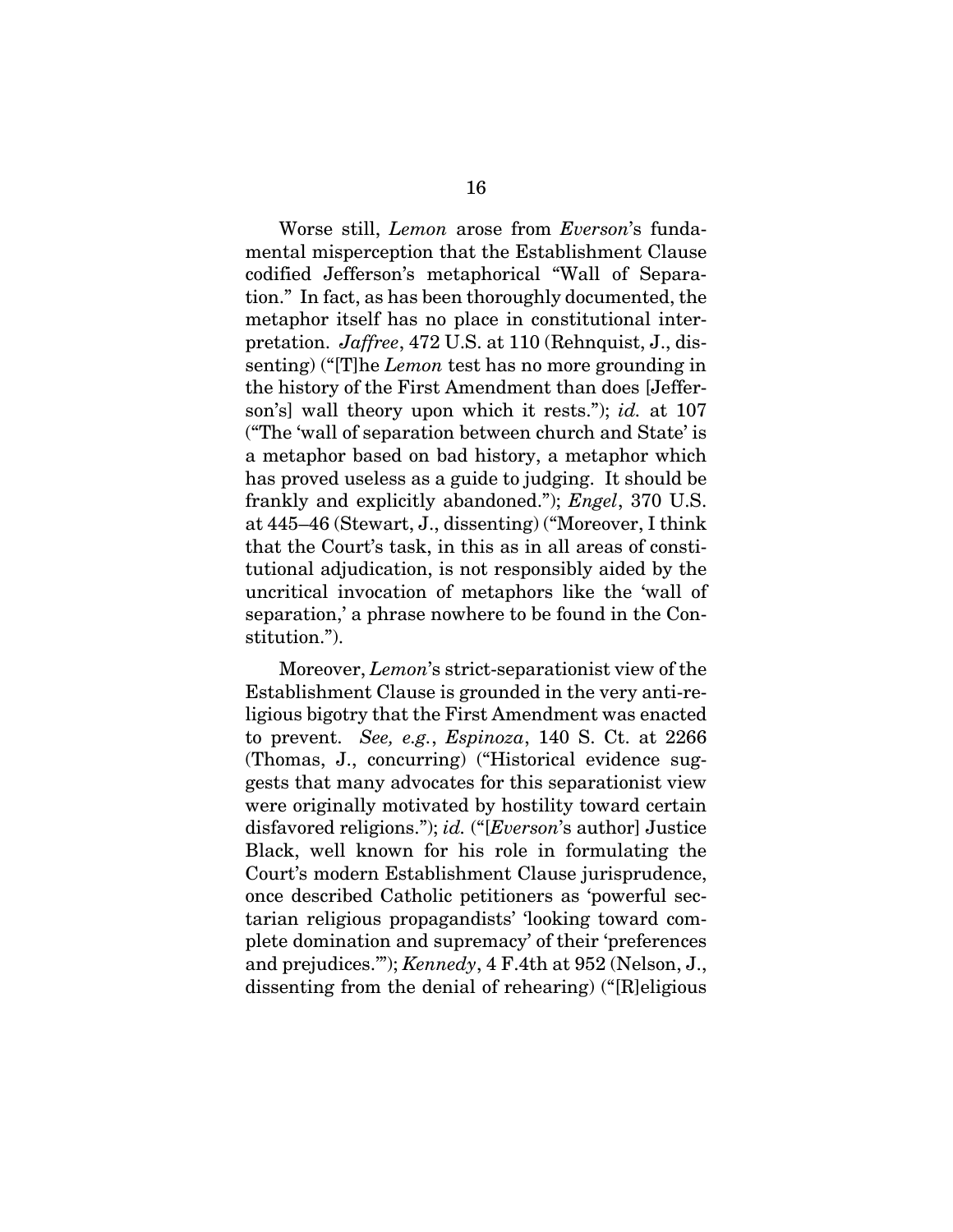infighting laid the groundwork for the Supreme Court's separationist jurisprudence (like *Lemon*).").

Furthering the effects of this animus, *Lemon* acted to "remove[] the entire subject of religion from the realm of permissible governmental activity," *Espinoza*, 140 S. Ct. at 2266 (Thomas, J., concurring), thereby enabling the "Court's tendency to press relentlessly in the direction of a more secular society," McConnell, *Religious*, *supra*, at 120; *see also Espinoza*, 140 S. Ct. at 2266 (Thomas, J., concurring) ("The content-based restriction imposed by this Court's Establishment Clause jurisprudence . . . communicates a message that religion is dangerous and in need of policing, which in turn has the effect of tilting society in favor of devaluing religion.").

## **B.** *Lemon* **Is Already Regularly Ignored By This Court, Because** *Lemon* **Ignores Traditional Tests For Constitutional Interpretation.**

Conspicuously absent from *Lemon*'s analysis is any reference to history, text, or tradition. *See Am. Legion v. Am. Humanist Ass'n*, 139 S. Ct. 2067, 2080– 82 (2019) (plurality) (describing *Lemon*'s inability to account for historical or traditional practices). Yet this trio of tools is indispensable for the courts' task of faithful constitutional interpretation. *Cnty. of Allegheny*, 492 U.S. at 670 (Kennedy, J., concurring in part and dissenting in part) ("[T]he meaning of the [Establishment] Clause is to be determined by reference to historical practices and understandings.").

Indeed, despite *Lemon*'s attempt to excise history and tradition from the Establishment Clause analy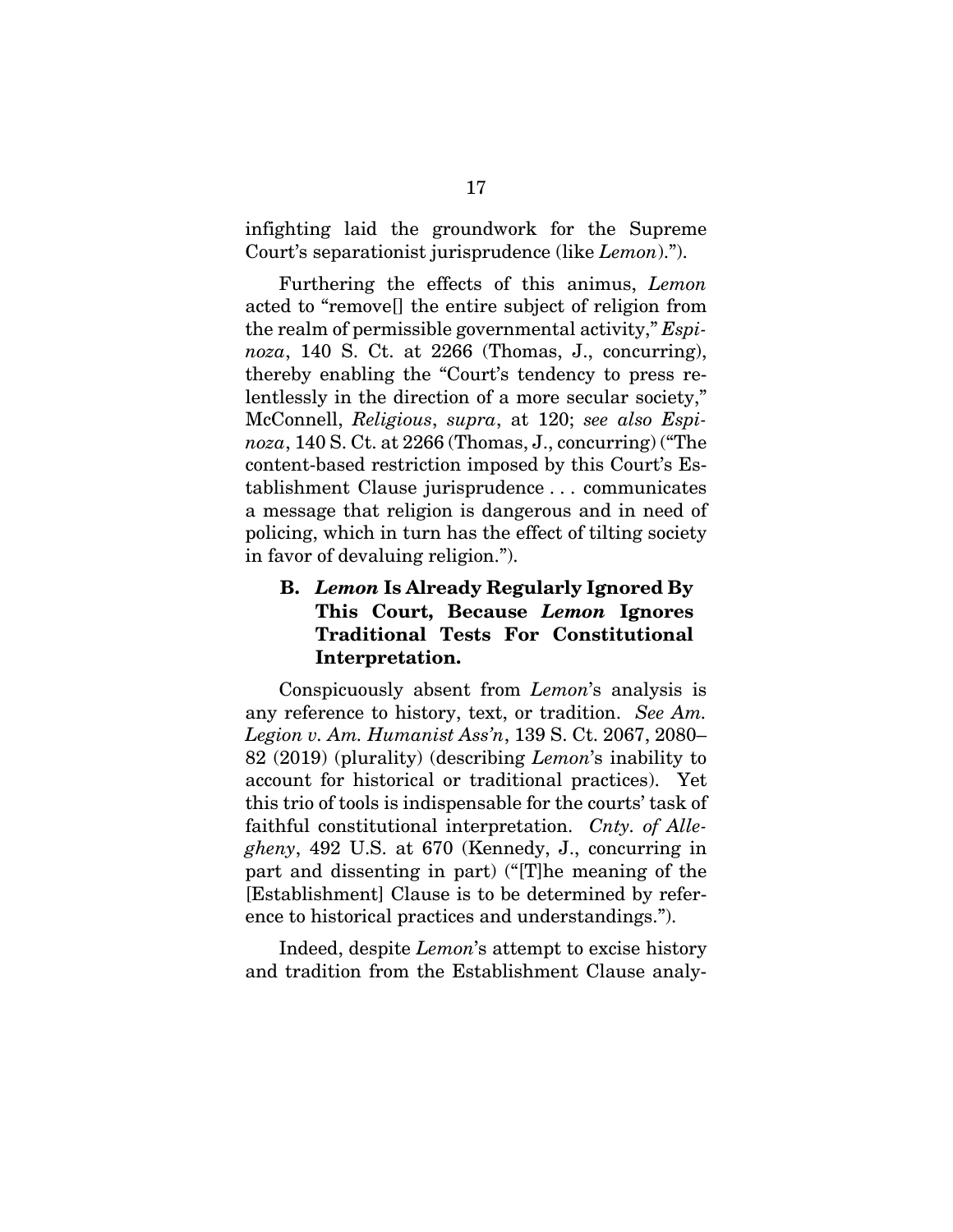sis, courts have acknowledged that ignoring our Nation's past practices amounted to abandoning the best—sometimes only—means of deriving the Establishment Clause's true meaning. *See, e.g.*, *Galloway*, 572 U.S. at 584 (ignoring *Lemon* because non-sectarian prayers did "not fall outside the tradition this Court has recognized"); *Chambers*, 463 U.S. at 792 (recognizing that Establishment Clause tests are unnecessary where "unambiguous and unbroken history" shows a particular practice is "part of the fabric of our society").

*Lemon* must ignore history, text, and tradition, because to do otherwise would be to indict itself. After all, strict neutrality, as contemplated by *Lemon*, is incompatible with the history and traditions of this Nation. The Court's recent jurisprudence simply ignoring *Lemon* illustrates this truth.4 Indeed, even with the same breath the Court decreed "[n]eutrality is

<sup>4</sup> *See, e.g.*, *Am. Legion*, 139 S. Ct. at 2087 (plurality) ("While the *Lemon* Court ambitiously attempted to find a grand unified theory of the Establishment Clause, in later cases, we have taken a more modest approach that focuses on the particular issue at hand and looks to history for guidance."); *Galloway*, 572 U.S. at 577 ("The Court's inquiry, then, must be to determine whether the prayer practice in the town of Greece fits within the tradition long followed in Congress and the state legislatures."); *Van Orden*, 545 U.S. at 686 ("Whatever may be the fate of the *Lemon* test in the larger scheme of Establishment Clause jurisprudence, we think it not useful in dealing with the sort of passive monument that Texas has erected on its Capitol grounds. Instead, our analysis is driven both by the nature of the monument and by our Nation's history."); *Chambers*, 463 U.S. at 791 ("This unique history leads us to accept the interpretation of the First Amendment draftsmen who saw no real threat to the Establishment Clause arising from a practice of prayer similar to that now challenged.").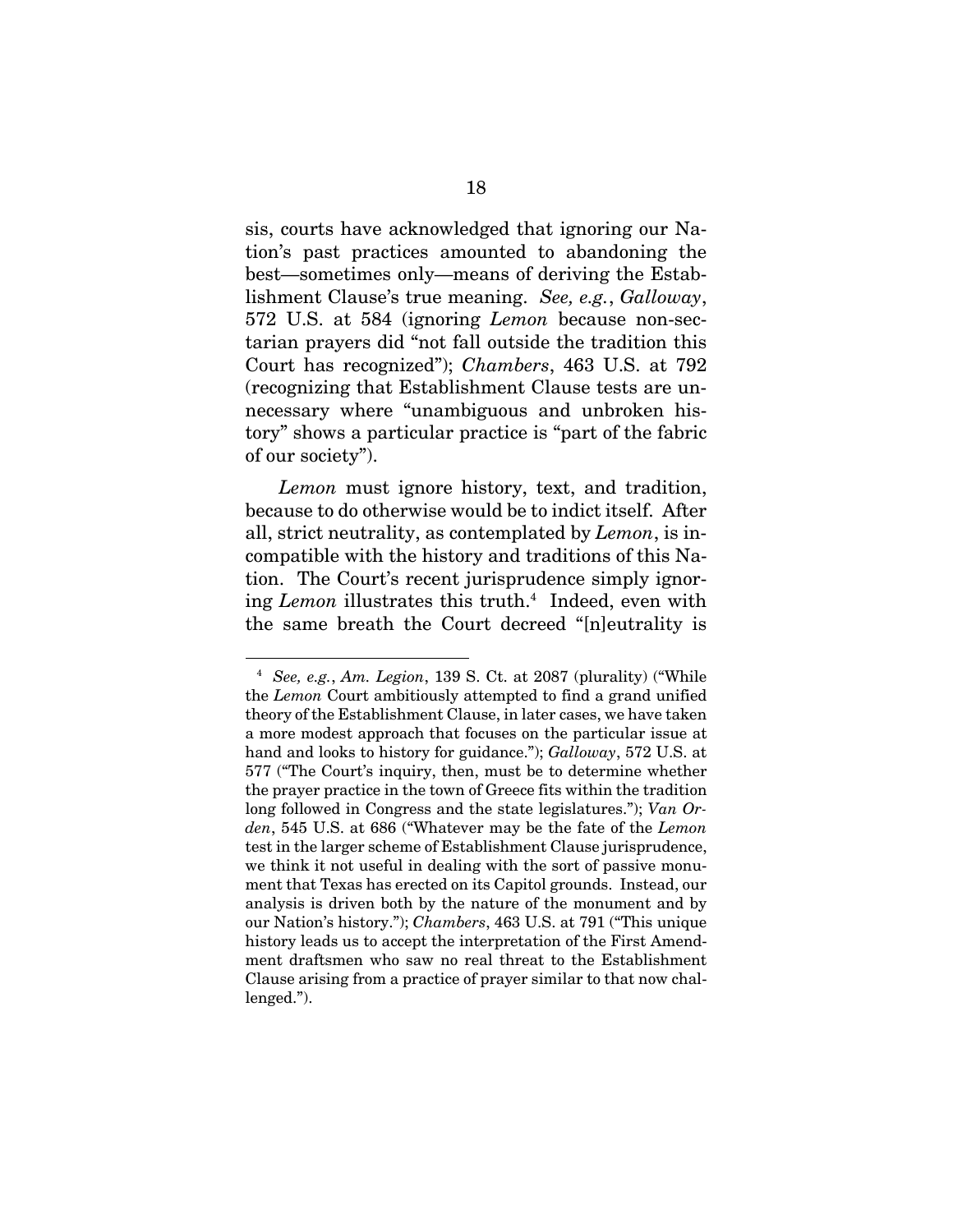what is required," it has acknowledged that "that principle is more easily stated than applied." *Roemer v. Bd. of Pub. Works of Md.*, 426 U.S. 736, 747 (1976). It is unsurprising, then, that "the Court has not had the courage (or the foolhardiness) to apply the neutrality principle consistently." *McCreary Cnty. v. ACLU of Ky.*, 545 U.S. 844, 890 (2005) (Scalia, J., dissenting).

### **C.** *Lemon***'s Strict-Separationist Interpretation Of The Establishment Clause Should Be Rejected.**

Over the last four decades, this Court has become increasingly critical of *Lemon* and its progeny. *See, e.g.*, *Santa Fe*, 530 U.S. at 319 (Rehnquist, C.J., dissenting) ("*Lemon* has had a checkered career in the decisional law of this Court." (collecting cases)); *McCreary*, 545 U.S. at 890 (Scalia, J., dissenting) ("[A] majority of the Justices on the current Court (including at least one Member of today's majority) have, in separate opinions, repudiated the brain-spun '*Lemon* test' that embodies the supposed principle of neutrality between religion and irreligion." (collecting cases)).

More recently, in *American Legion*, Justice Alito criticized *Lemon* in his plurality opinion for its "shortcomings," particularly its failure to account for historical practice. 139 S. Ct. at 2080–82 (plurality) (citing a non-exhaustive list of eleven cases in which this Court "either expressly declined" to apply or "simply ignored" the *Lemon* test). The Court replicated this pattern in *Espinoza* by failing to cite *Lemon* even a single time in the majority opinion. *See generally Espinoza*, 140 S. Ct. 2246. By now *Lemon*'s demise is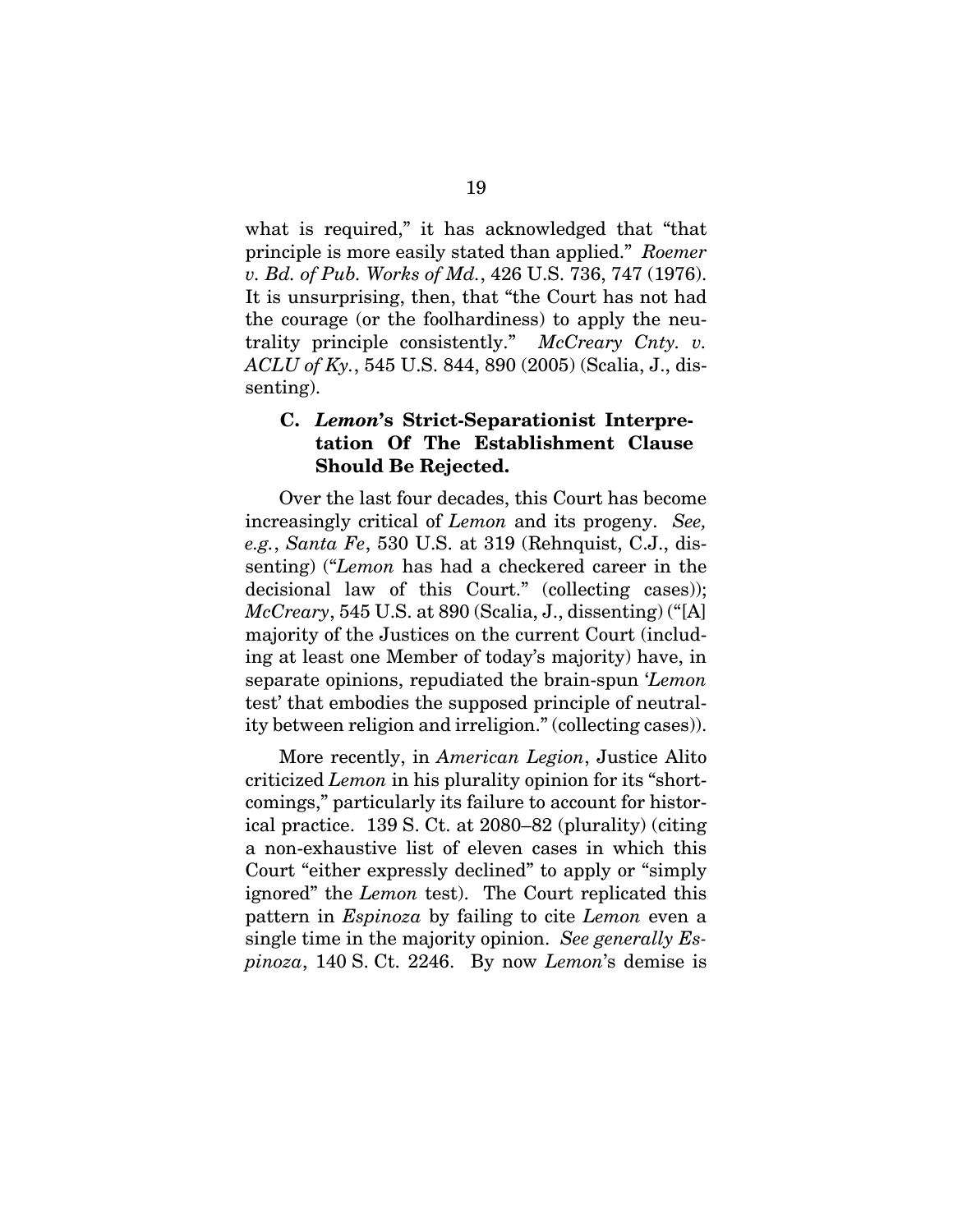undeniable: All that remains is for the Court to formally overrule this "misadventure." *Am. Legion*, 139 S. Ct. at 2101 (Gorsuch, J., concurring).

But formally overruling *Lemon* will not on its own solve the problems that have plagued modern Establishment Clause jurisprudence and driven the criticisms of *Lemon*. Rather, it is important to reject the principles that led the Court to issue *Lemon* in the first place.

*Lemon* was nothing more than a Sisyphean attempt "to distill from the Court's existing caselaw a test that would bring order and predictability to Establishment Clause decisionmaking." *Id.* at 2080 (plurality). It is no secret that *Lemon* was meant to "embod[y] the supposed principle of neutrality between religion and irreligion." *McCreary*, 545 U.S. at 890 (Scalia, J., dissenting).<sup>5</sup> And as long as the Court remains committed to the "'high and impregnable' wall between church and state," *Comm. for Pub. Educ. & Religious Liberty v. Regan*, 444 U.S. 646, 671 (1980) (Stevens, J., dissenting) (quoting *Everson*, 330 U.S. at 18), the principles animating *Lemon*, along with its problems and progeny, will remain alive and well.

This Court need look no further than the Ninth Circuit panel opinion, which contains no citation to *Lemon* itself, for proof that *Lemon*'s ideals and effects will reach beyond the grave. *Lamb's Chapel v. Ctr. Moriches Union Free Sch. Dist.*, 508 U.S. 384, 398

 $\overline{a}$ 

<sup>5</sup> Indeed, the Ninth Circuit panel here cited *McCreary*'s majority to argue that the Establishment Clause "mandates governmental neutrality between religion and religion, and between religion and nonreligion." *McCreary*, 545 U.S. at 860 (quotation marks and citation omitted); *see also Kennedy III*, 991 F.3d at 1017.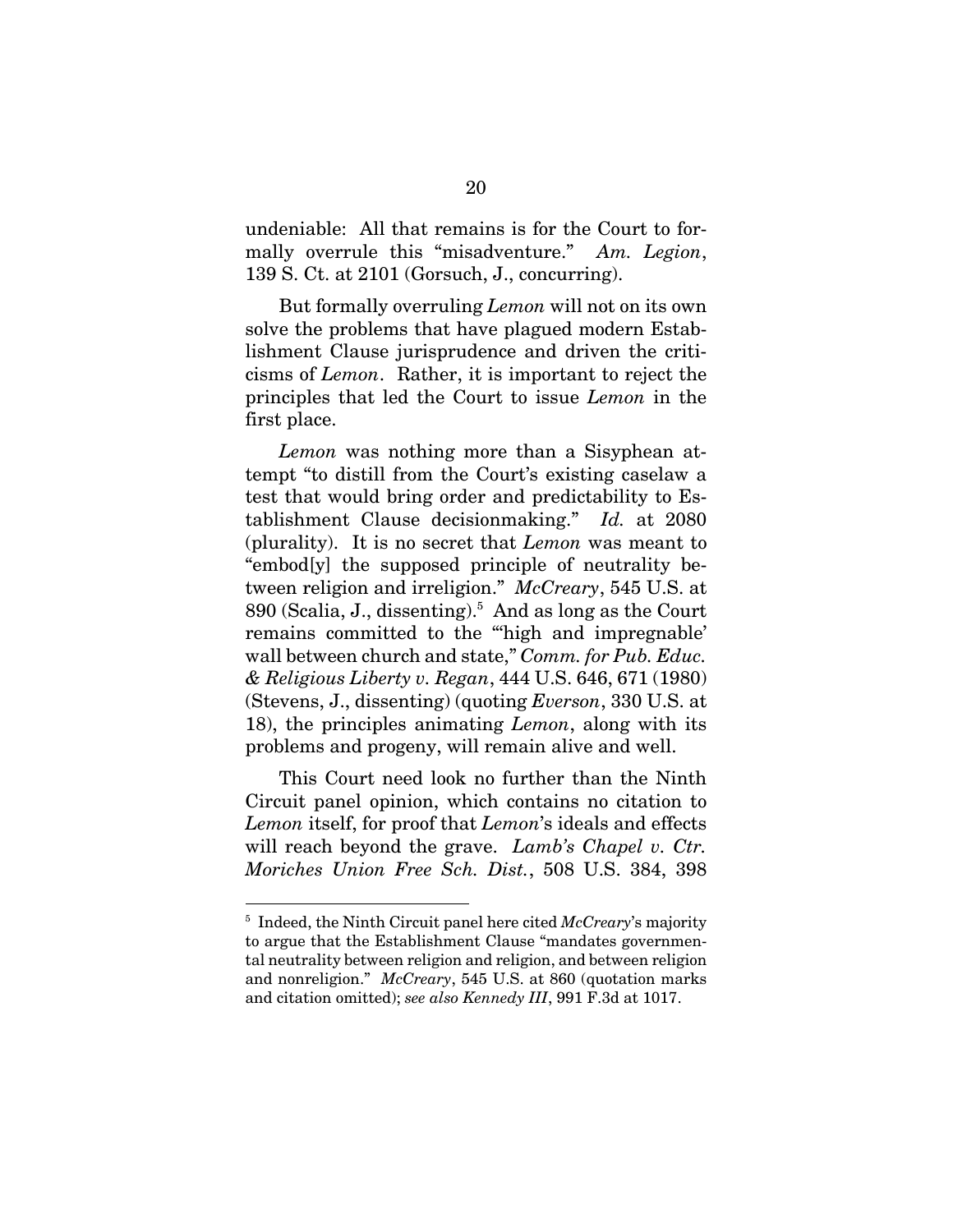(1993) (Scalia, J., concurring) (analogizing *Lemon* to a "ghoul in a late-night horror movie that repeatedly sits up in its grave and shuffles abroad, after being repeatedly killed and buried").

It is the strict-separationist principle behind *Lemon*, wholly unmoored from a proper interpretation of the Establishment Clause, that must be rejected. "A test for implementing the protections of the Establishment Clause that, if applied with consistency, would invalidate longstanding traditions cannot be a proper reading of the Clause." *Cnty. of Allegheny*, 492 U.S. at 670 (Kennedy, J., concurring in part and dissenting in part).

## **III. The Establishment Clause Can Be Misinterpreted And Weaponized To Inhibit The Free Exercise Of Religion, Which Is Precisely What Happened Here.**

The Ninth Circuit's opinion illustrates how governments—when armed with *Lemon*'s strict-separationist principle—can weaponize an interpretation of the Establishment Clause that has been unmoored from history and tradition to squelch free expression. Specifically, governments trammel free exercise rights by (A) creating a secular establishment and (B) sheltering offended observers.

### **A. Creation Of A Secular Establishment Suppresses Free Expression.**

Under *Lemon*'s strict-separationist approach, governmental actions cannot appear to have some beneficial connection to religion or a religious institution. 403 U.S. at 612; *see also Kennedy III*, 991 F.3d at 1017. But a plethora of otherwise-secular actions could run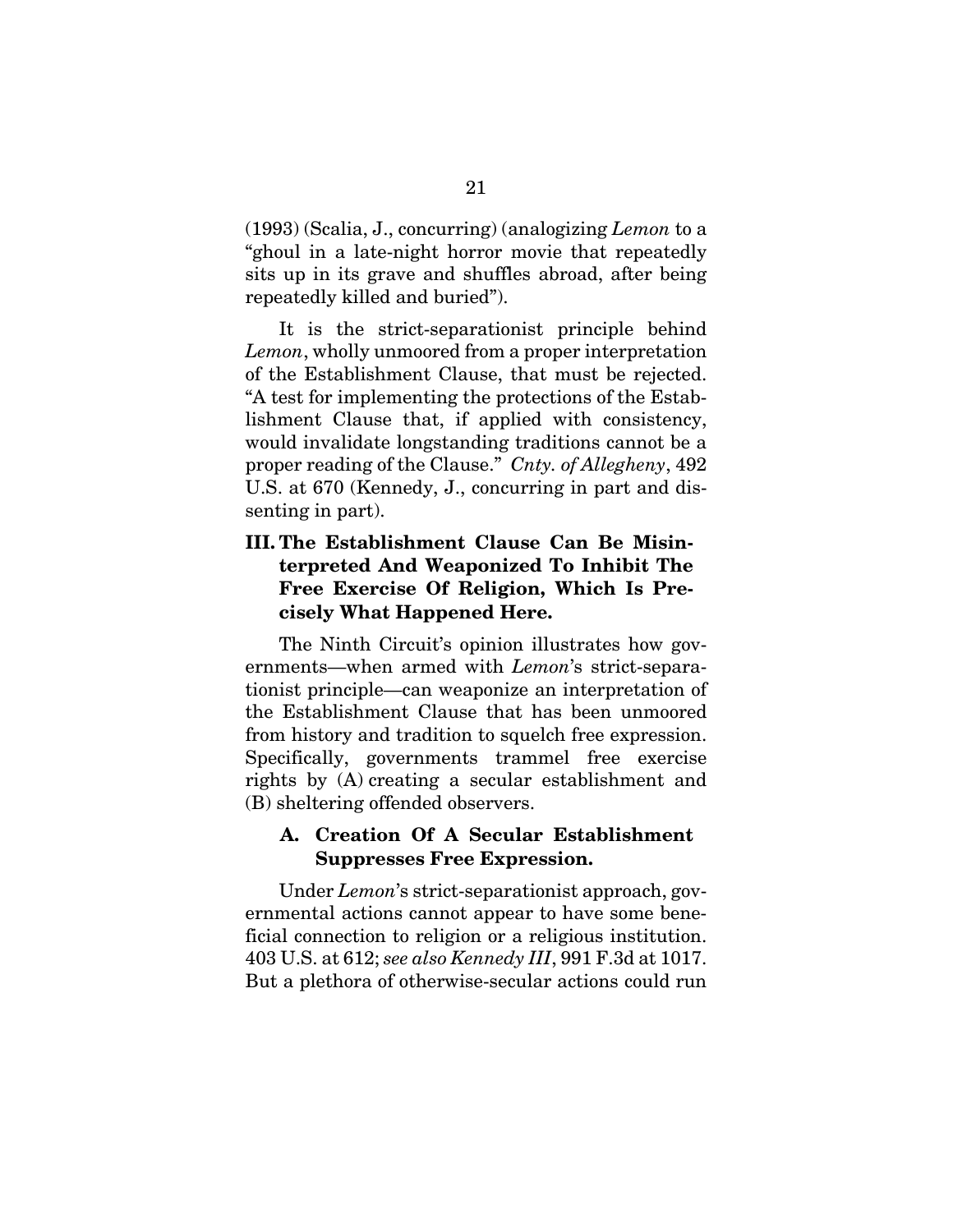afoul of such a rule. *See* McConnell, *Religious*, *supra*, at 129 (recognizing that a government's benign accommodation for a religious practice could "advance" religion). In such cases, a strict-separationist doctrine demands "discrimination against religion." *Id.*; *accord Schempp*, 374 U.S. at 306 (Goldberg, J., concurring) ("[U]ntutored devotion to the concept of neutrality can lead to . . . active[] hostility to the religious.").

In a sense, such discrimination spawns an establishment of its own—a secular establishment. Indeed, when the government "affirmatively oppos[es]" religion, it is essentially establishing a "religion of secularism" by "preferring those who believe in no religion over those who do believe." *Schempp,* 374 U.S. at 225 (quotation marks and citation omitted); *accord* Kathleen M. Sullivan, *Religion and Liberal Democracy*, 59 U. Chi. L. Rev. 195, 198 (1992) (recognizing the "establishment of the secular public moral order"). In short, strict neutrality's "brooding and pervasive devotion to the secular," *Schempp*, 374 U.S. at 306 (Goldberg, J., concurring), has the effect of "prostrating" religion before a secular establishment, 3 Story, *supra*, § 1871, p. 728.

And that is when fundamental free exercise rights begin to suffer: Although the Establishment and Free Exercise Clauses should work in concert "to secure religious liberty," *Jaffree*, 472 U.S. at 68, a secular establishment renders the two clauses "at war with" one another, *McCollum*, 333 U.S. at 211–12. For instance, the Free Exercise Clause *prohibits* governmental discrimination against religion, but the Establishment Clause—infected with a strict-neutrality ideology *requires* governmental discrimination against religion to avoid the appearance of advancing religion.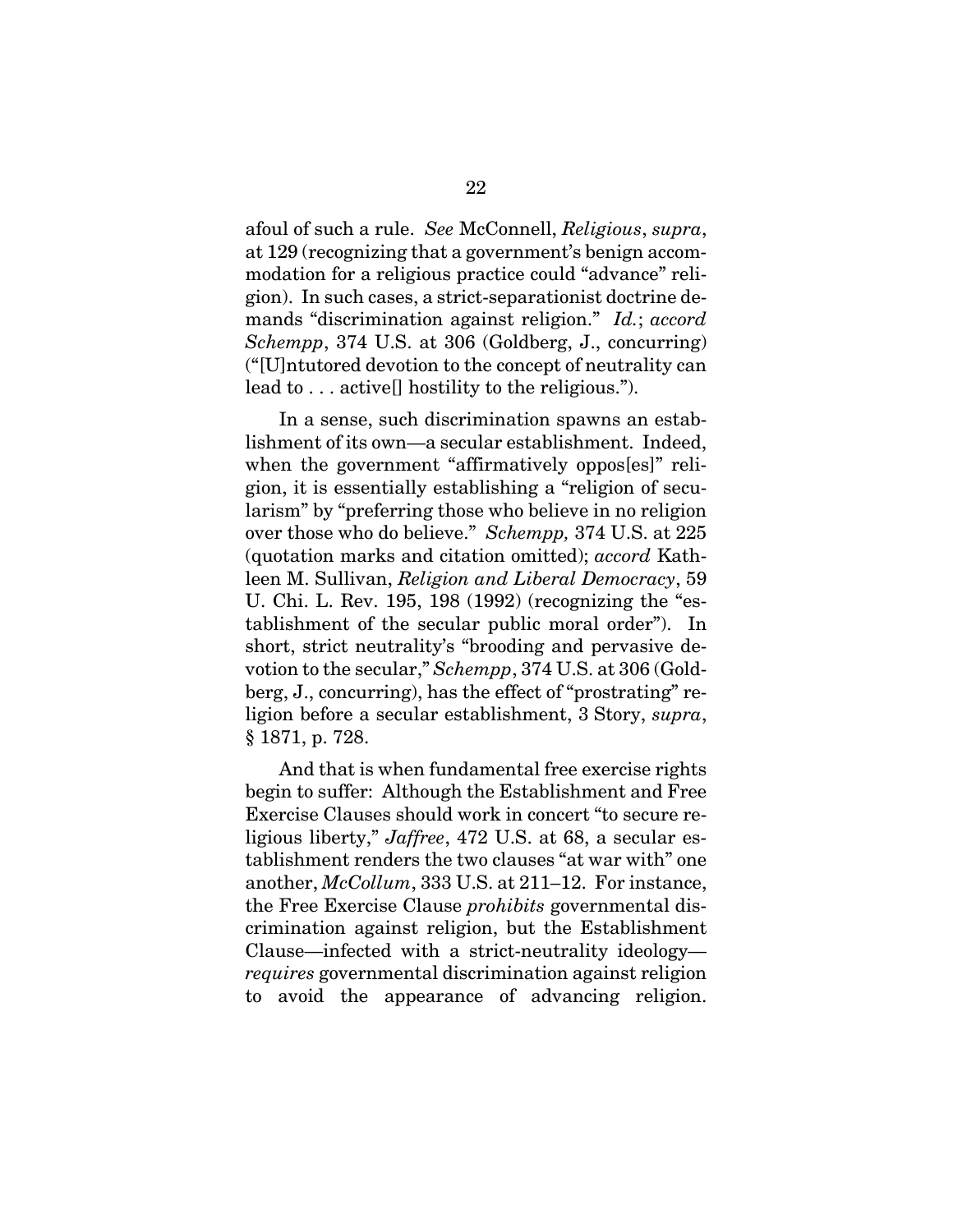McConnell, *Religious*, *supra*, at 117–18. In short, under the secular establishment, "[f]reedom of worship . . . is outweighed by virtually any secular interest." *Id.* at 126.

Although this Court has rightfully rejected this type of discrimination against religion in other contexts, *see, e.g.*, *Trinity Lutheran Church of Columbia, Inc. v. Comer*, 137 S. Ct. 2012, 2019 (2017) ("[D]enying a generally available benefit solely on account of religious identity imposes a penalty on the free exercise of religion."), it is alive and well in cases like Coach Kennedy's: The Ninth Circuit began by adopting *Lemon*'s strict-separationist approach, which required that the school district's actions not appear to have the effect of advancing religion. *Kennedy III*, 991 F.3d at 1017 (asking "whether an objective observer . . . would view BSD's allowance of that activity as 'stamped with [the] school's seal of approval'" (citation omitted)). Next, to avoid the appearance of advancing religion, the school district had to suppress Coach Kennedy's religious expression. *Id.* at 1018 (concluding that the school district could not continue to employ Coach Kennedy in order to avoid the appearance that it "endorsed Kennedy's religious activity by not stopping the practice"). Finally, Coach Kennedy could only retain his position by adopting the language approved by the secular establishment in place of his own religious expression. *Id.* at 1011 (recognizing that Coach Kennedy could continue to give inspirational speeches, so long as they "remain entirely secular in nature").

In sum, the strict-separationist ideology favors the secular over the non-secular, leading to a secular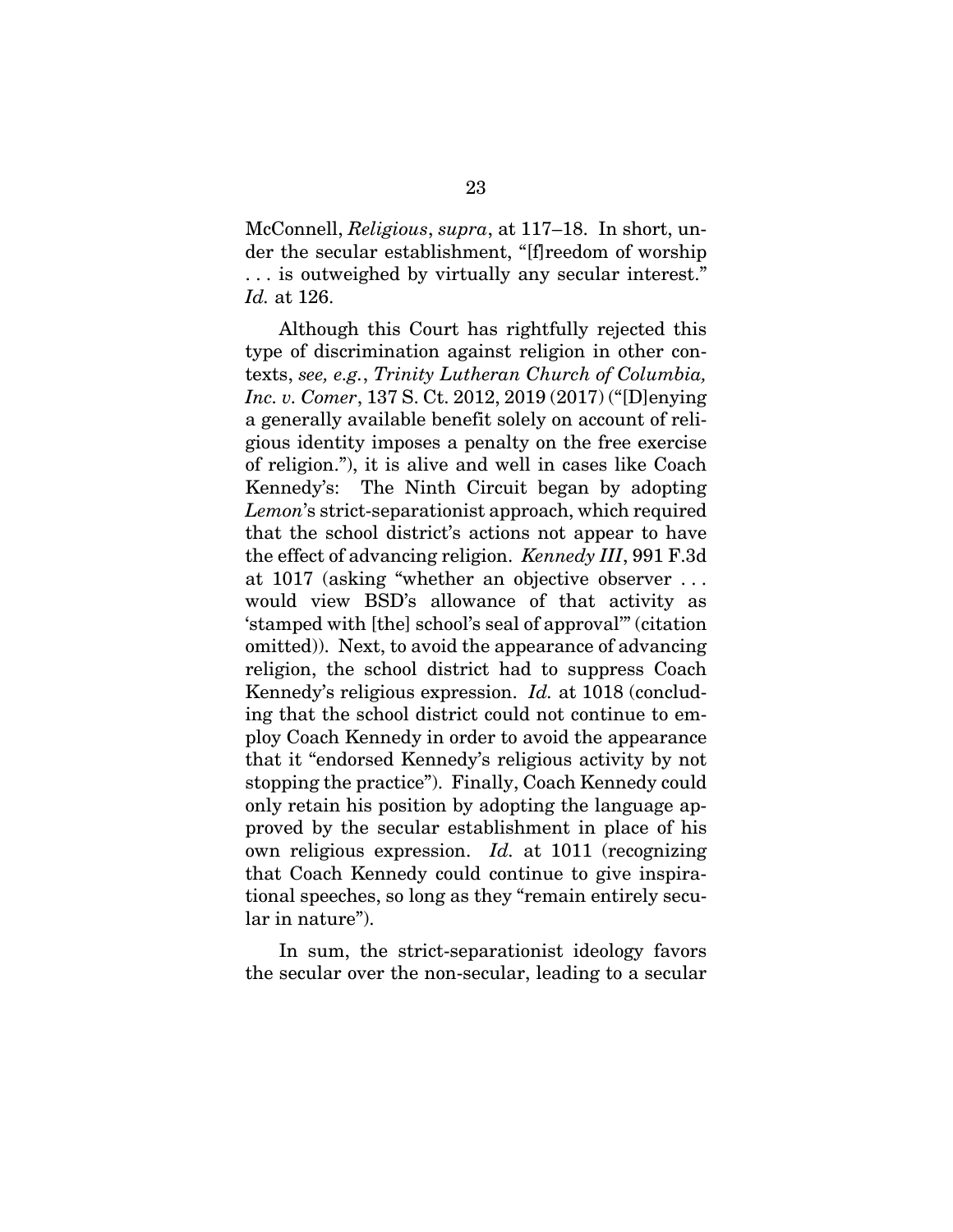establishment. This Court should return to the historical understanding of the Establishment Clause and recognize that strict separation finds no home in the First Amendment.

## **B. "Offended Observers" Can Wield A Heckler's Veto To Squelch Free Exercise Rights.**

This Court has repeatedly resisted granting offended observers a heckler's veto over religious expression they disfavor. *See, e.g.*, *Lyng v. Nw. Indian Cemetery Protective Ass'n*, 485 U.S. 439, 452 (1988) ("The First Amendment must apply to all citizens alike, and it can give to none of them a veto over public programs that do not prohibit the free exercise of religion."); *Good News Club v. Milford Cent. Sch.*, 533 U.S. 98, 119 (2001) ("We decline to employ Establishment Clause jurisprudence using a modified heckler's veto, in which a group's religious activity can be proscribed on the basis of what the youngest members of the audience might misperceive.").

Regardless, governments have weaponized the Establishment Clause into a heckler's veto in the following manner: In place of legal compulsion, *Lemon* and its progeny substituted a single-minded focus on *effects*—the effect of religious expression on an objective observer and the coercive effect of the expression. *Kennedy III*, 991 F.3d at 1017–18. At a historical level, *Lemon* severely eroded the legal-compulsion standard. But at a practical level, by narrow-mindedly focusing on the effects religious expression might have *on offended parties*, governments can ignore the impact of suppressing religious expression *on free exercise rights*. *See Widmar v. Vincent*, 454 U.S. 263,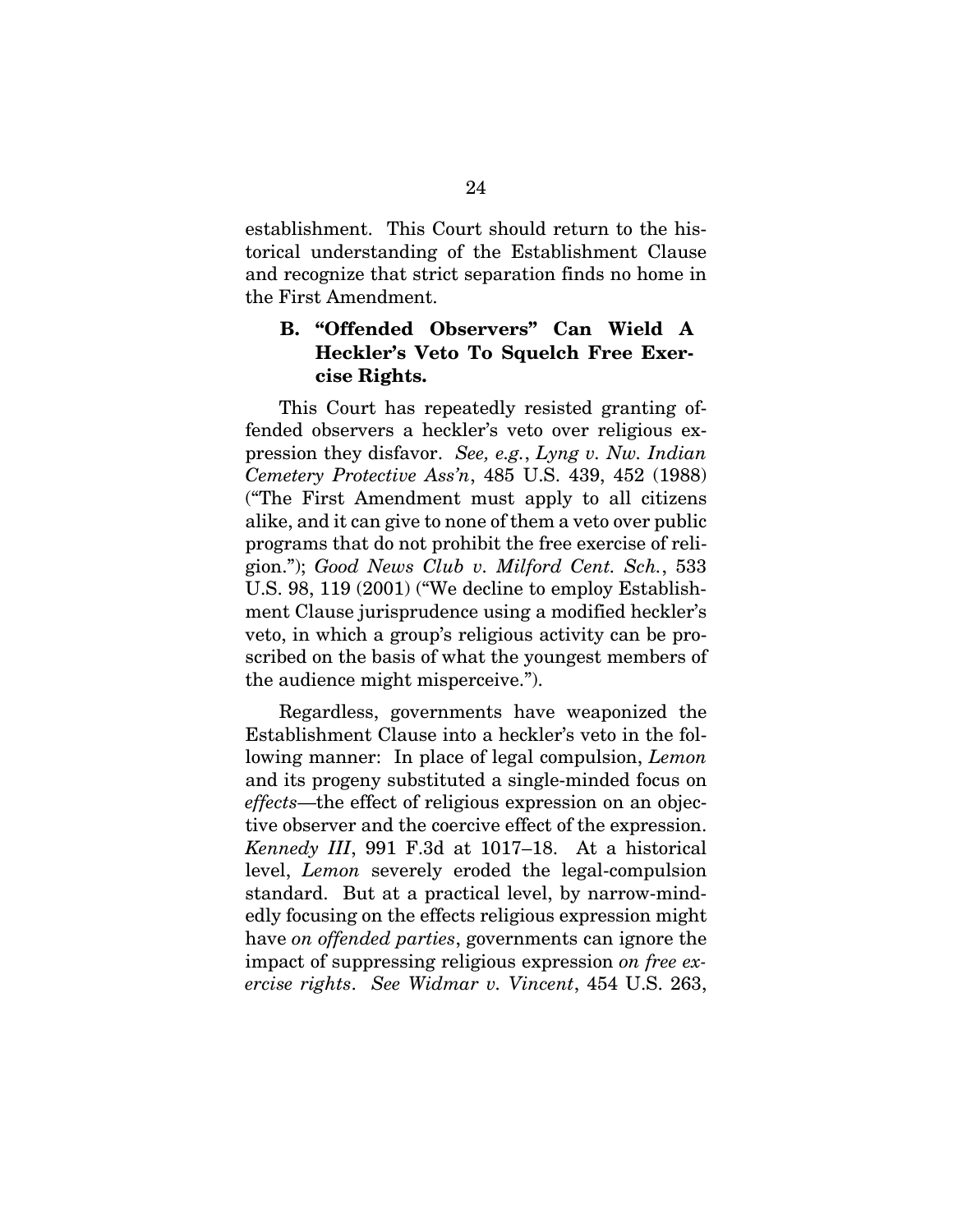270–71 (1981) (recognizing that avoidance of an Establishment Clause violation can serve as a "compelling interest" that trumps free exercise rights).

And that is precisely what happened here: The Ninth Circuit, inspired by *Lemon* and its progeny, focused primarily on the *effects* of Coach Kennedy's actions on others—the effect on an objective observer and the coercive effect on students. *Kennedy III*, 991 F.3d at 1017–18. For instance, the panel made much of one student who allegedly joined Coach Kennedy's prayers "out of a fear that declining to do so would negatively impact his playing time." *Id.* at 1018; *see also id.* at 1024–25 (Christen, J., concurring). But aside from this one unsubstantiated and subjective concern, there is no evidence Coach Kennedy imposed a pray-to-play requirement on his team members.

By allowing the objections—hypothetical or otherwise—of an offended observer to trump free exercise rights, the objective-observer standard "arm[s] opponents of religious interests with an invincible weapon: their mere opposition [becomes] a basis for a finding of unconstitutionality." McConnell, *Religious*, *supra*, at 130. In short, the school district wielded a heckler's veto to cancel Coach Kennedy.

\* \* \*

This case demonstrates precisely why an expansive view of the Establishment Clause—unmoored from its original meaning and historical practice—can be so pernicious. To begin, neither a parental complaint nor a threat of litigation precipitated this case: Instead, individuals within the school district itself decided to accuse one of their own employees of violating the Establishment Clause. And they did so only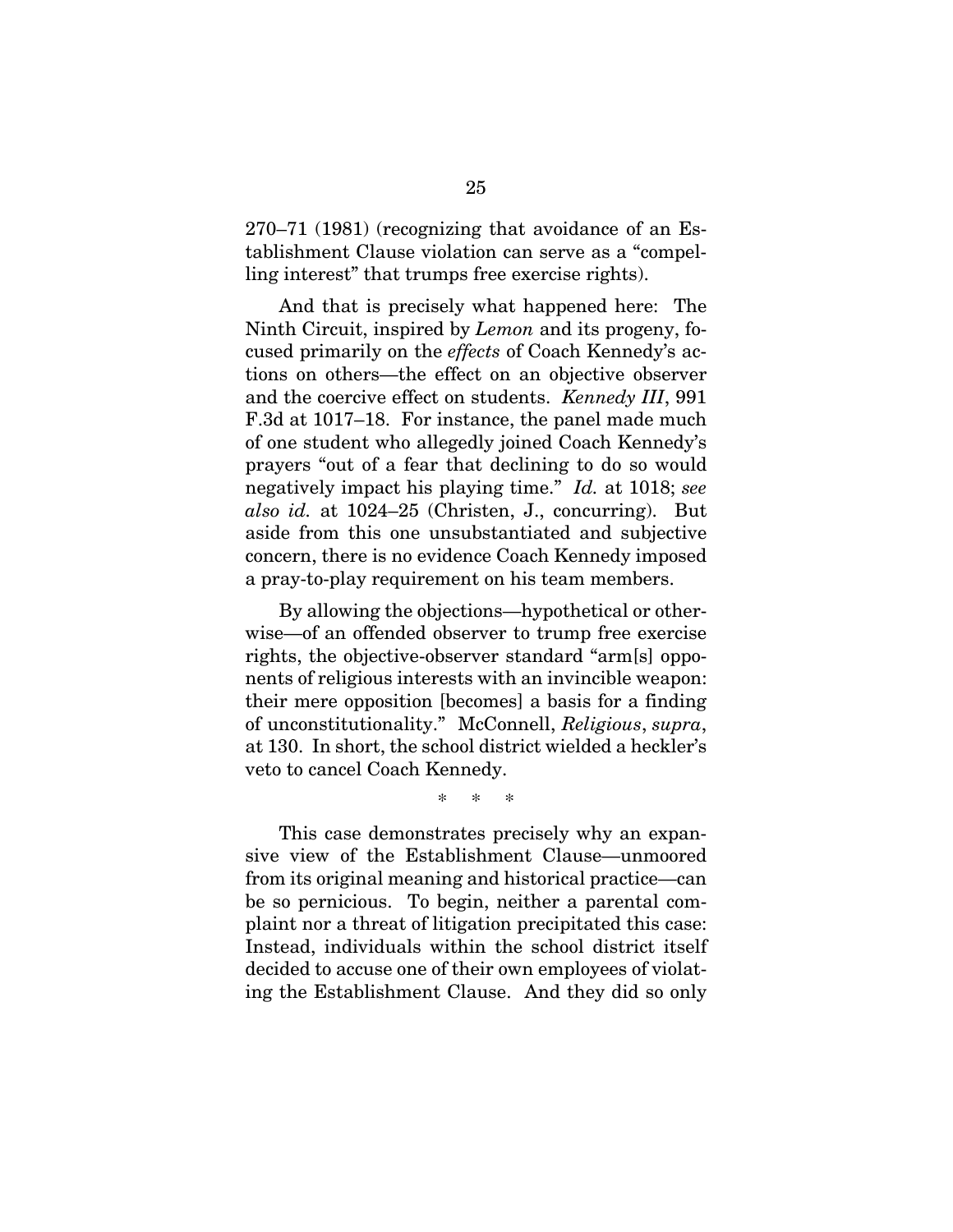because a staffer from a different school mentioned Coach Kennedy's prayers *seven years after* Coach Kennedy began his post-game prayers. *Kennedy*, 4 F.4th at 912 (Smith, J., concurring in the denial of rehearing). Thus, this case does not involve merely a vocal minority attempting to co-opt the Establishment Clause, but instead a school board perniciously weaponizing the Clause against its religious employee.

Coach Kennedy did nothing wrong—let alone unconstitutional. Outside of his regular job duties as a football coach, Coach Kennedy took time, after each game, to kneel and thank God. Because Coach Kennedy spoke in his capacity as a private citizen, the First Amendment protects his speech. *Kennedy*, 4 F.4th at 938 (O'Scannlain, J., statement respecting the denial of rehearing). Further, because a coach's personal prayer lacks legal force, Coach Kennedy did not establish a state religion by kneeling and honoring God. *Id.* at 952 (Nelson, J., dissenting from the denial of rehearing). Regardless, the school district sought to punish him. And the Ninth Circuit enthusiastically gave its assent, with some judges even chiding Coach Kennedy for "clearly flout[ing] the instructions found in the Sermon on the Mount on the appropriate way to pray." *Id.* at 926 (Smith, J., concurring in the denial of rehearing).

The solution is simple: This Court should restore the Establishment Clause to its original public meaning. Consistent with historical practice, legal compulsion is necessary to violate the Establishment Clause, and strict neutrality is foreign to the Clause. Because Coach Kennedy's conduct does not run afoul of that, Bremerton School District was unjustified in using